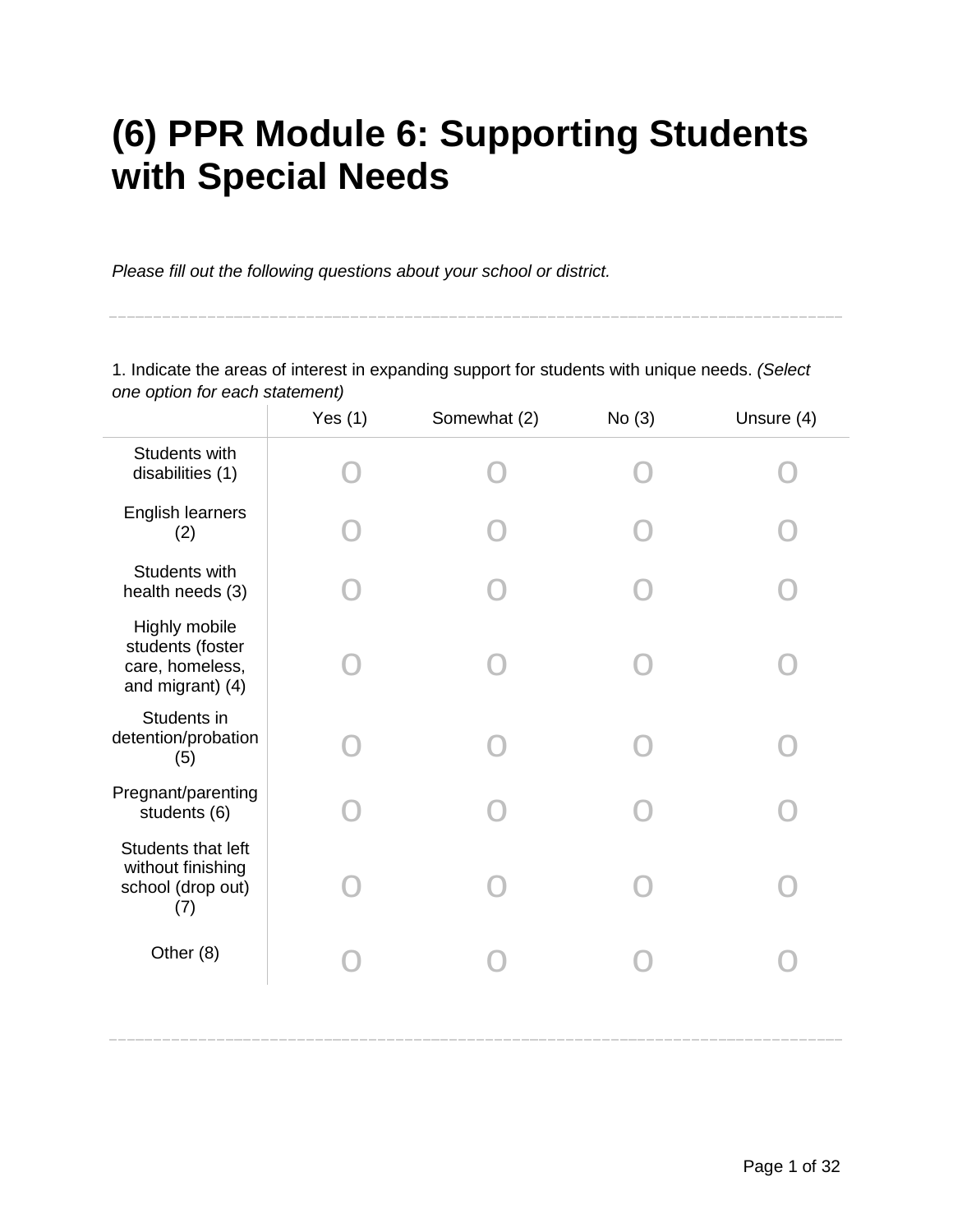## **A. Students with Disabilities**

| 1. Are there school policies or procedures to support screening or early identification of potential<br>disabilities or conditions that can impede learning and increase the probability of dropout?<br>(Select one option) |
|-----------------------------------------------------------------------------------------------------------------------------------------------------------------------------------------------------------------------------|
| Yes, and our procedures are effective in most cases. (1)                                                                                                                                                                    |
| Yes, but our procedures are inadequate or not followed thoroughly. (2)                                                                                                                                                      |
| No, not really. (3)                                                                                                                                                                                                         |
| Unsure $(4)$                                                                                                                                                                                                                |
|                                                                                                                                                                                                                             |

2. Does your school exhaust all Multi-Tiered System of Support Interventions prior to the IEP eligibility meeting? *(Select one option)*

 $\bigcirc$  Yes, always. (1)  $\bigcirc$  Yes, usually. (2)  $\bigcirc$  Yes, sometimes. (3)  $\bigcirc$  No, not often. (4)

 $\bigcirc$  Unsure (5)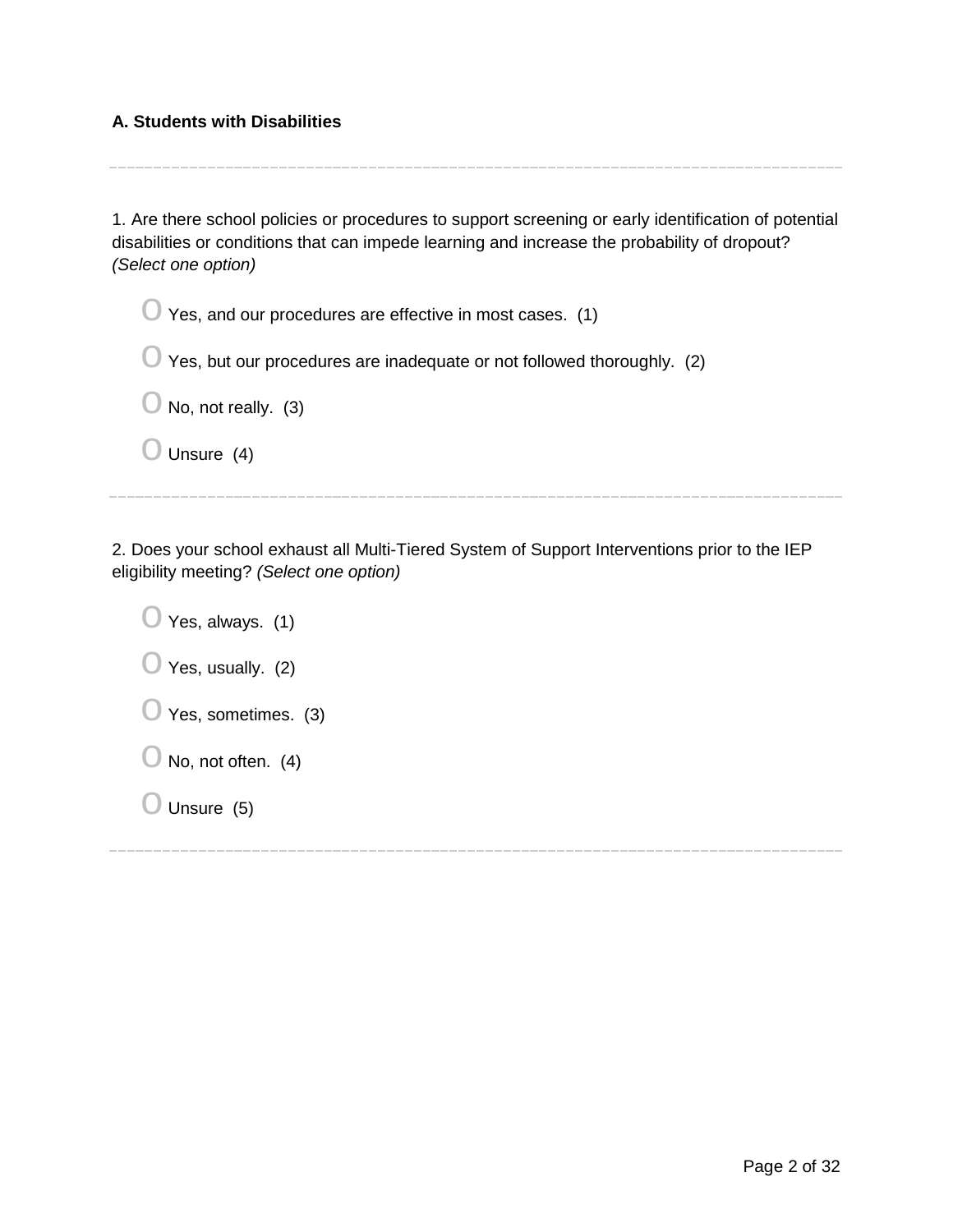3. Does your special education team utilize an interest inventory to determine transition goals for students who receive special education services? *(Select one option)*

| Yes, always. (1)<br>$\cup$    |  |
|-------------------------------|--|
| Yes, usually. (2)<br>U        |  |
| Yes, sometimes. (3)<br>U      |  |
| $\bigcirc$ No, not often. (4) |  |
| Unsure (5)                    |  |
|                               |  |

4. Does your IEP team utilize the SMART (Specific, Measurable, Attainable, Realistic, Timely) model to write IEP goals? *(Select one option)*

 $\bigcirc$  Yes, always. (1)  $\bigcirc$  Yes, usually. (2)  $\bigcirc$  Yes, sometimes. (3)  $\bigcirc$  No, not often. (4)  $\bigcirc$  Unsure (5)

5. With regard to Indicator 13, do you use transition assessments to formulate the goals set out in the IEP? *(Select one option)*

| $\bigcirc$ Yes, always. (1)    |
|--------------------------------|
| $\bigcirc$ Yes, usually. (2)   |
| $\bigcirc$ Yes, sometimes. (3) |
| $\bigcirc$ No, not often. (4)  |
| $\bigcirc$ Unsure (5)          |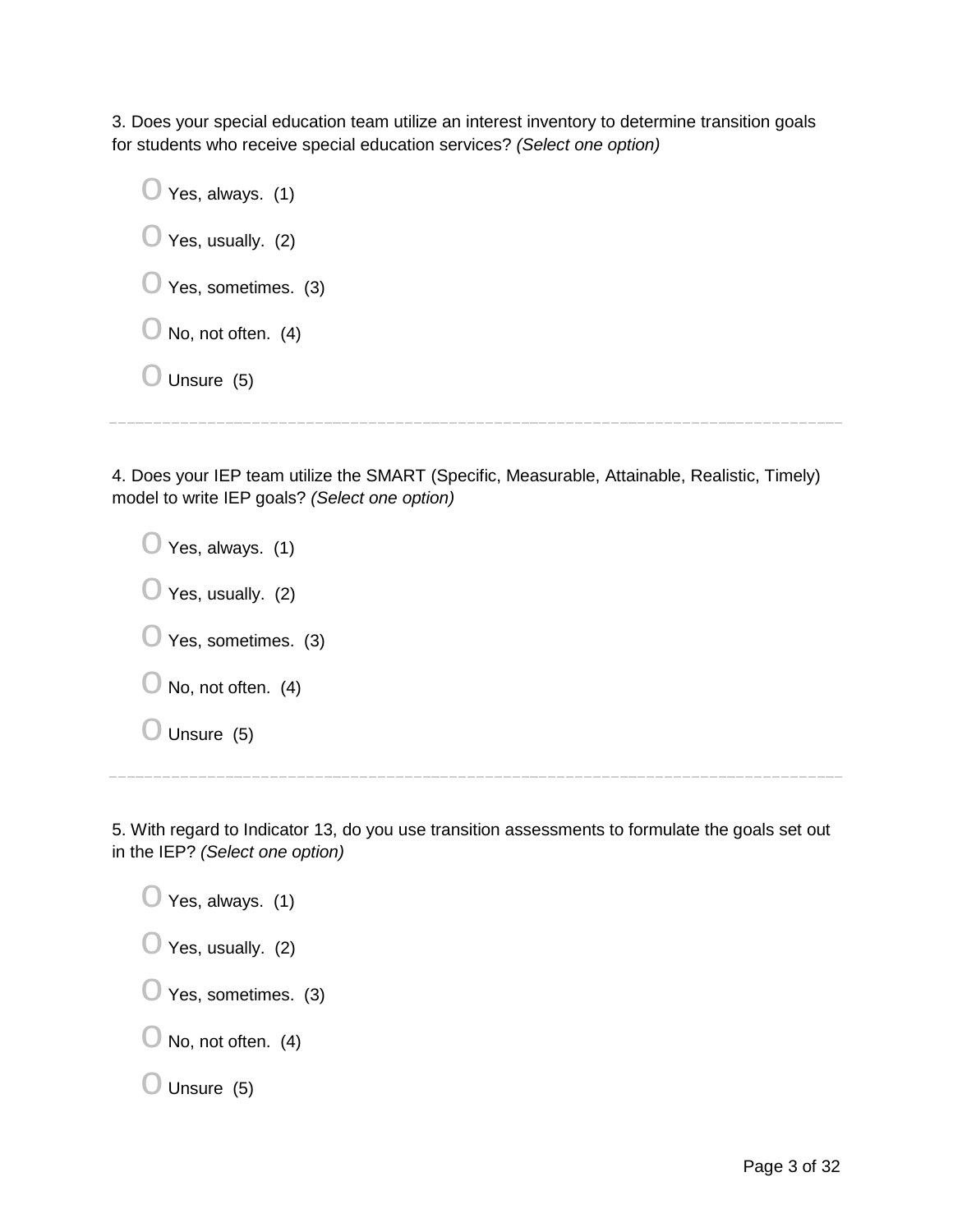6. Are the student and family involved in creating IEP goals? *(Select one option)*

 $\bigcirc$  Yes, always. (1)  $\bigcirc$  Yes, usually. (2)  $\bigcirc$  Yes, sometimes. (3)  $\bigcirc$  No, not often. (4)  $\bigcirc$  Unsure (5)

7. Does your IEP team use the transition assessment findings to develop postsecondary goals (PSGs) in the areas of education/training, career/employment, and independent living? *(Select one option)*

 $\bigcirc$  Yes, always. (1)  $\bigcirc$  Yes, usually. (2)  $\bigcirc$  Yes, sometimes. (3)  $\bigcirc$  No, not often. (4)  $\bigcirc$  Unsure (5)

8. Does your Special Education Team utilize progress monitoring at least weekly? *(Select one option)*

 $\bigcirc$  Yes (1)  $\bigcirc$  We/They monitor frequently, but not weekly. (2)  $\bigcirc$  No (3)  $\bigcirc$  Unsure (4)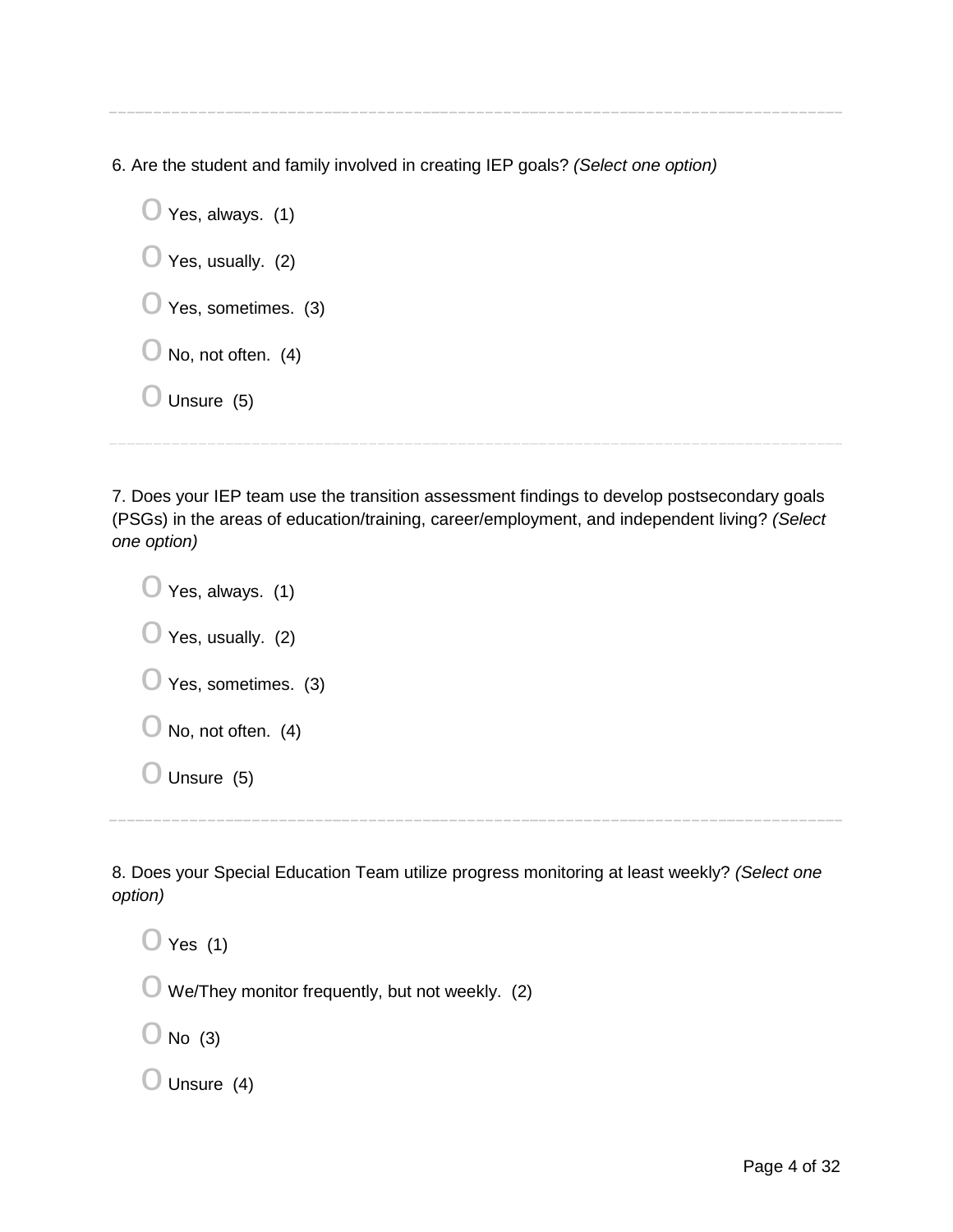9. Does your Special Education Team have student led IEP meetings? *(Select one option)*

 $\bigcirc$  Yes, always. (1)

 $\bigcirc$  Yes, usually. (2)

 $\bigcirc$  Yes, sometimes. (3)

 $\bigcirc$  No, not often. (4)

 $\bigcirc$  Unsure (5)

10. Is there an administrator present at all IEP meetings? *(Select one option)*

 $\bigcirc$  Yes, always. (1)  $\bigcirc$  Yes, usually. (2)  $\bigcirc$  Yes, sometimes. (3)  $\bigcirc$  No, not often. (4)  $\bigcirc$  Unsure (5)

11. Are post-secondary goals visited with the student/parent at least annually? *(Select one option)*

 $\bigcirc$  Yes, always. (1)  $\bigcirc$  Yes, usually. (2)  $\bigcirc$  Yes, sometimes. (3)  $\bigcirc$  No, not often. (4)  $\bigcirc$  Unsure (5)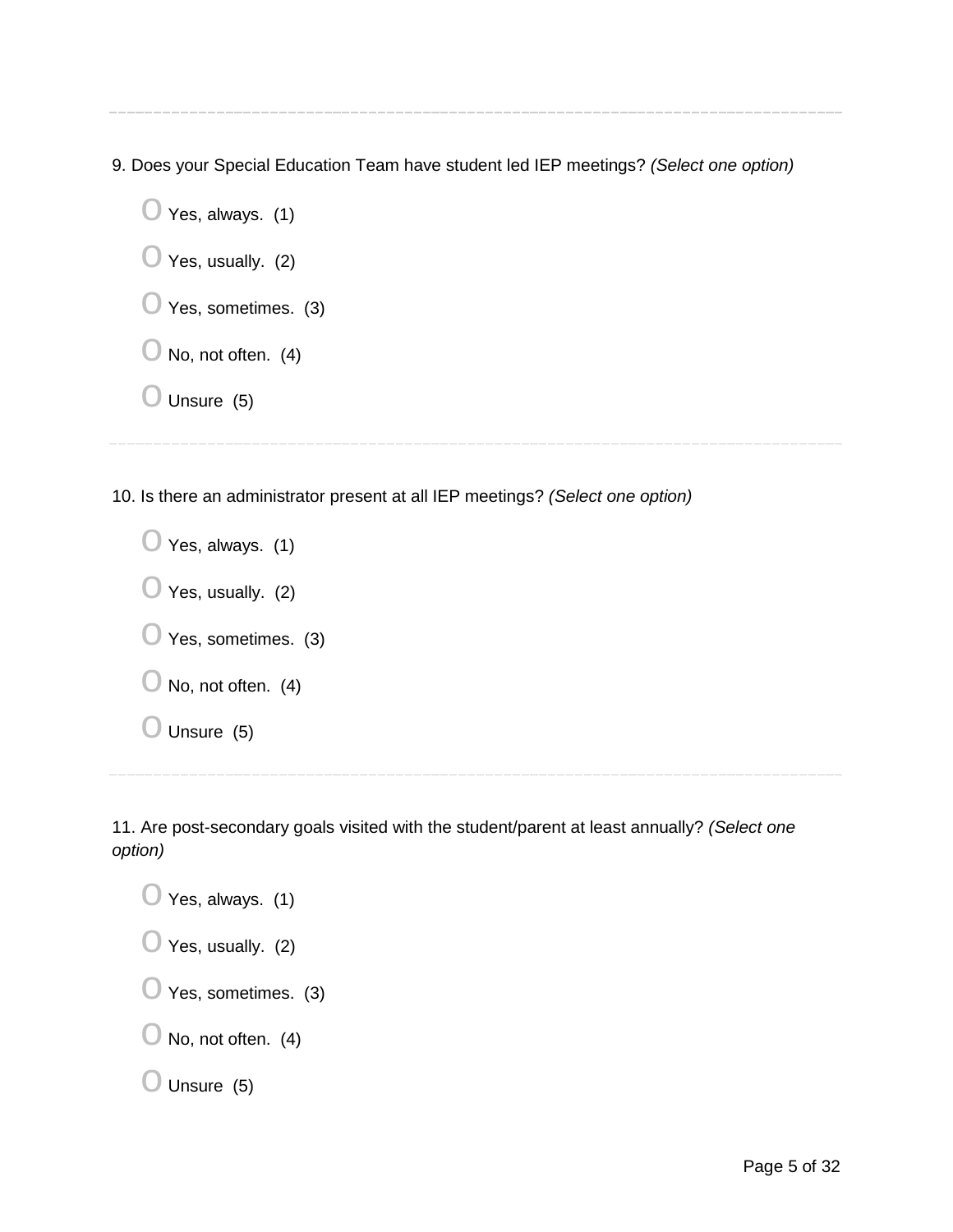12. Are there transition services in the IEP that will reasonably enable the student to meet his or her postsecondary goals? (*Select one option*)

 $\bigcirc$  Yes (1)  $\bigcirc$  No (2)

 $\bigcirc$  Unsure (3)

13. Do you provide work-based learning opportunities for students with disabilities who are probably not college-bound? *(Select one option)*

| $\bigcirc$ Yes, regularly. (1)       |
|--------------------------------------|
| $\bigcirc$ Yes, sometimes. (2)       |
| $\bigcup$ No, not often. (3)         |
| $\bigcirc$ Unsure (4)                |
| in To: 15<br>If 12 Do vou provide we |

*Skip To: 15 If 13. Do you provide work-based learning opportunities for students with disabilities who are proba... = No, not often.*

*Skip To: 15 If 13. Do you provide work-based learning opportunities for students with disabilities who are proba... = Unsure*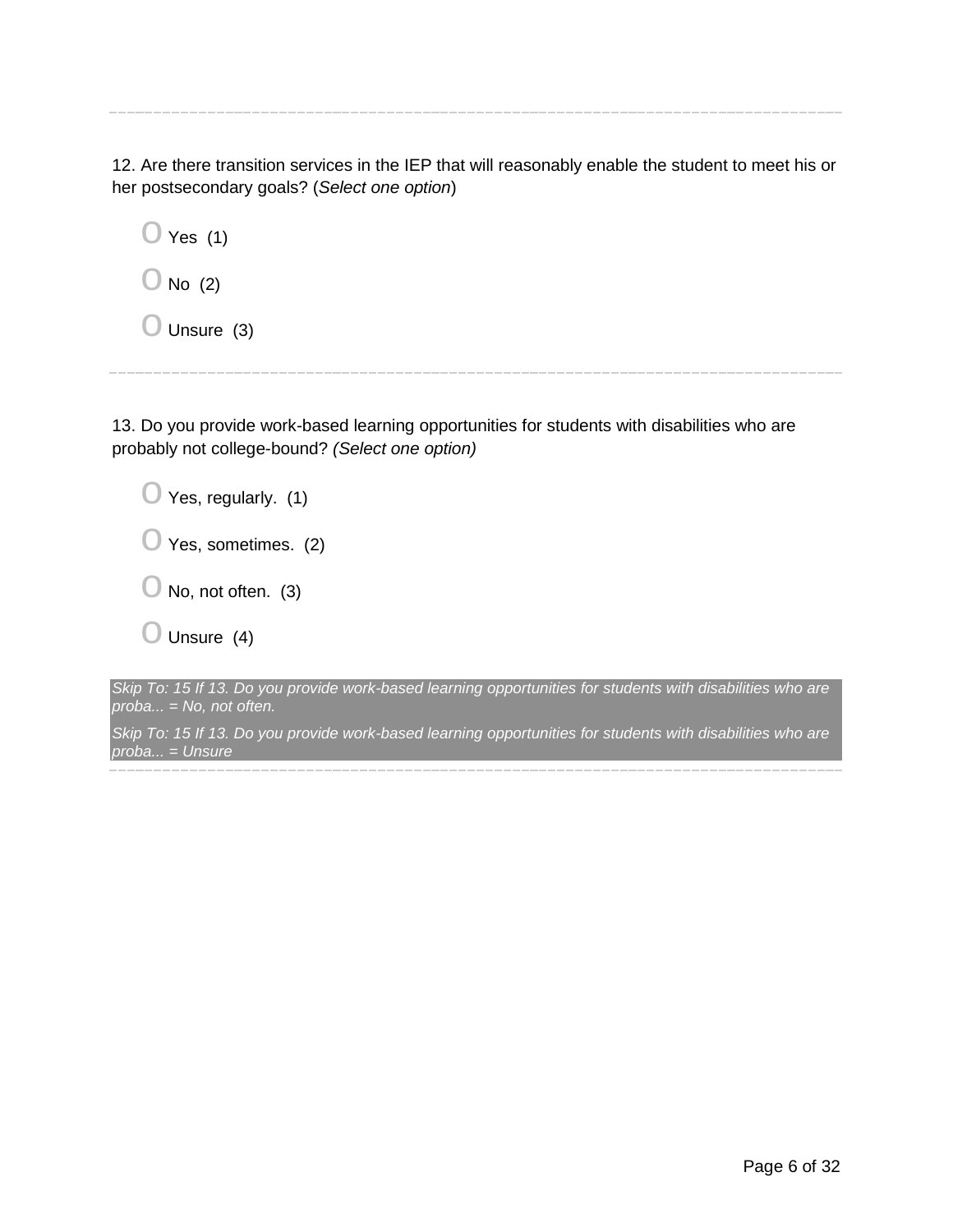14. Are these work-based learning opportunities: *(Select one option for each statement)*

|                                                                                                                                                                                                                                                                      | Always<br>or<br>almost<br>always<br>(1) | Sometimes<br>(2) | Rarely<br>or never<br>(3) | Unsure<br>(4) |
|----------------------------------------------------------------------------------------------------------------------------------------------------------------------------------------------------------------------------------------------------------------------|-----------------------------------------|------------------|---------------------------|---------------|
| a. Credit-bearing (1)                                                                                                                                                                                                                                                |                                         |                  |                           |               |
| b. Aligned with Indicator 13 that guides<br>postsecondary transition goals in the areas of<br>training, education, employment, and, where<br>appropriate, independent living skills.<br>(https://www.cde.state.co.us/postsecondary/iep-<br>indicator13checklist) (2) |                                         |                  |                           |               |
| c. Arranged with input from the parent/guardian<br>and student. (3)                                                                                                                                                                                                  |                                         |                  |                           |               |

15. Are students with disabilities enrolled in Career and Technical Education courses within your school/district? *(Select one option)*

 $\bigcirc$  Yes, regularly. (1)

 $\bigcirc$  Yes, sometimes. (2)

 $\bigcirc$  No, we do not have enough of these programs. (3)

 $\bigcirc$  Unsure (4)

## **B. English Learners**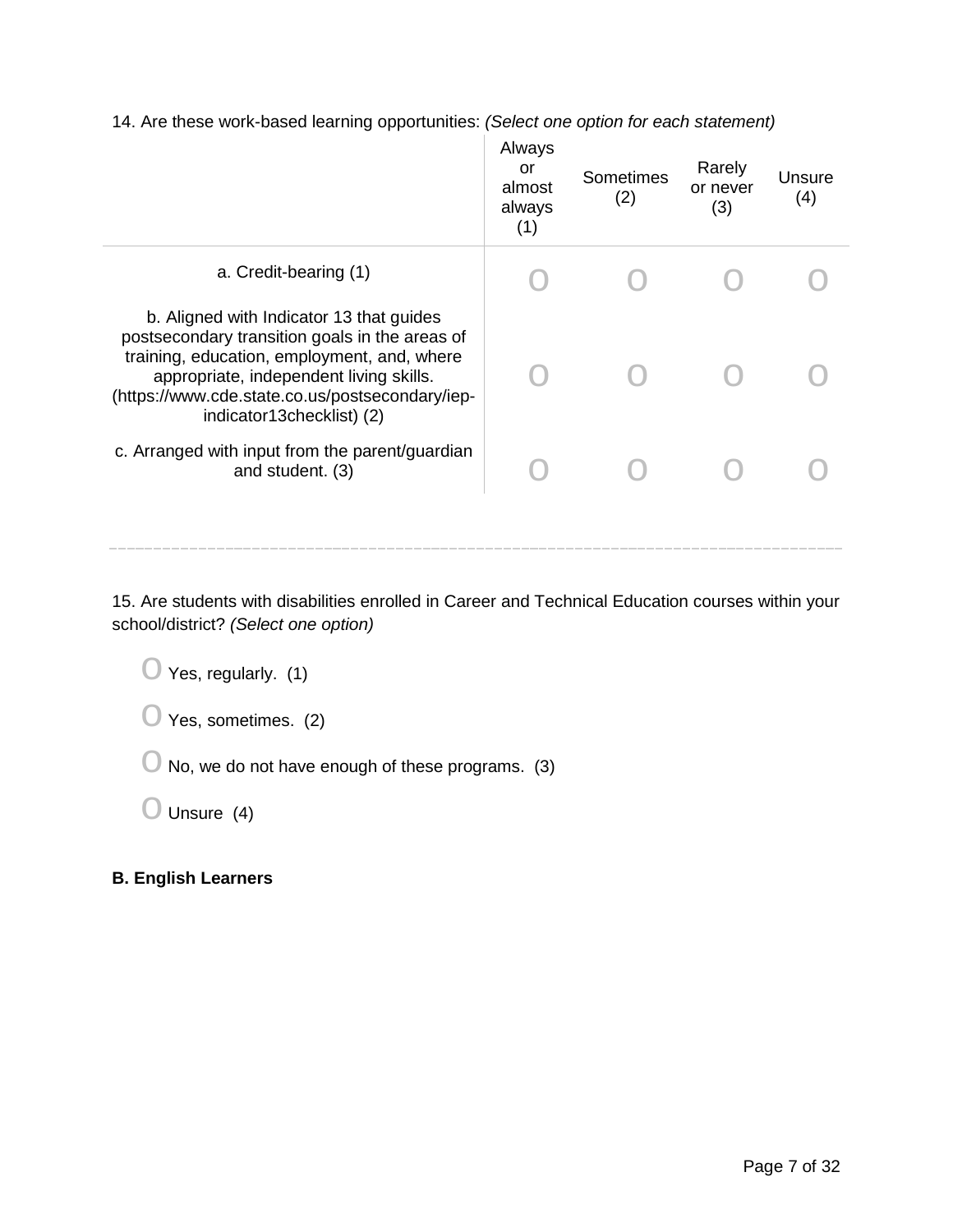1. Does your district provide specific data and/or technical assistance to your school about your English Learners (EL) in order to drive decision-making at the school building level? *(Select one option)*

| ◯ Yes (1)        |  |
|------------------|--|
| $\bigcup$ No (2) |  |
| Unsure (3)       |  |

2. Colorado schools are required to take an evidence-based approach toward English language acquisition. Is your program being implemented with fidelity? *(Select one option)*

| $\bigcirc$ Yes, by all relevant teachers. (1)                           |
|-------------------------------------------------------------------------|
| $\bigcup$ Yes, by some of the relevant teachers, but not by others. (2) |
| No $(3)$<br>$\sqrt{2}$                                                  |
| Unsure (4)                                                              |
|                                                                         |

3. Does your school have policies or procedures that classroom teachers must follow regarding reasonable accommodation for EL students such as extended time, take-home tests, tutoring support etc.? *(Select one option)*

| $\bigcirc$ Yes (1)             |  |
|--------------------------------|--|
| $\bigcirc$ To some extent. (2) |  |
| $\bigcirc$ No (3)              |  |
| $\bigcirc$ Unsure (4)          |  |
|                                |  |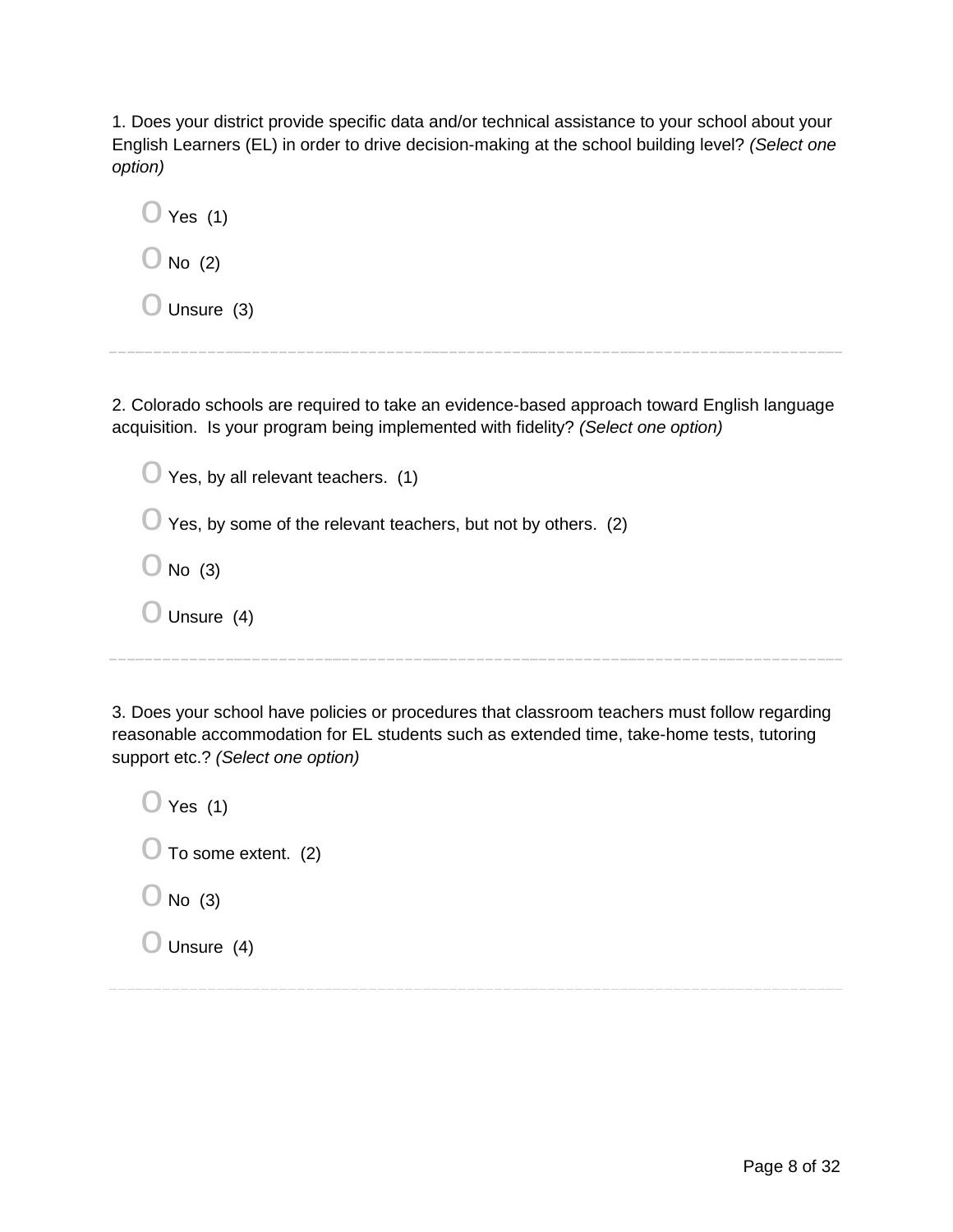4. Do you provide work-based learning opportunities for EL students? *(Select one option)*

 $\bigcirc$  Yes, quite a few. (1)  $\bigcirc$  Yes, some. (2)  $\bigcirc$  No (3)

 $\bigcirc$  Unsure (4)

### **C. Students with Health Needs**

1. Do you have a school based health center? *(Select one option)*

| $\bigcirc$ Yes (1)                      |  |
|-----------------------------------------|--|
| $\bigcirc$ No (2)                       |  |
| $\bigcirc$ Pending, one is planned. (3) |  |
| $\bigcirc$ Unsure (4)                   |  |

2. Do you have a full-time school nurse? *(Select one option)*

 $\bigcirc$  Yes (1)

- $\bigcirc$  No (2)
- $\bigcirc$  Unsure (3)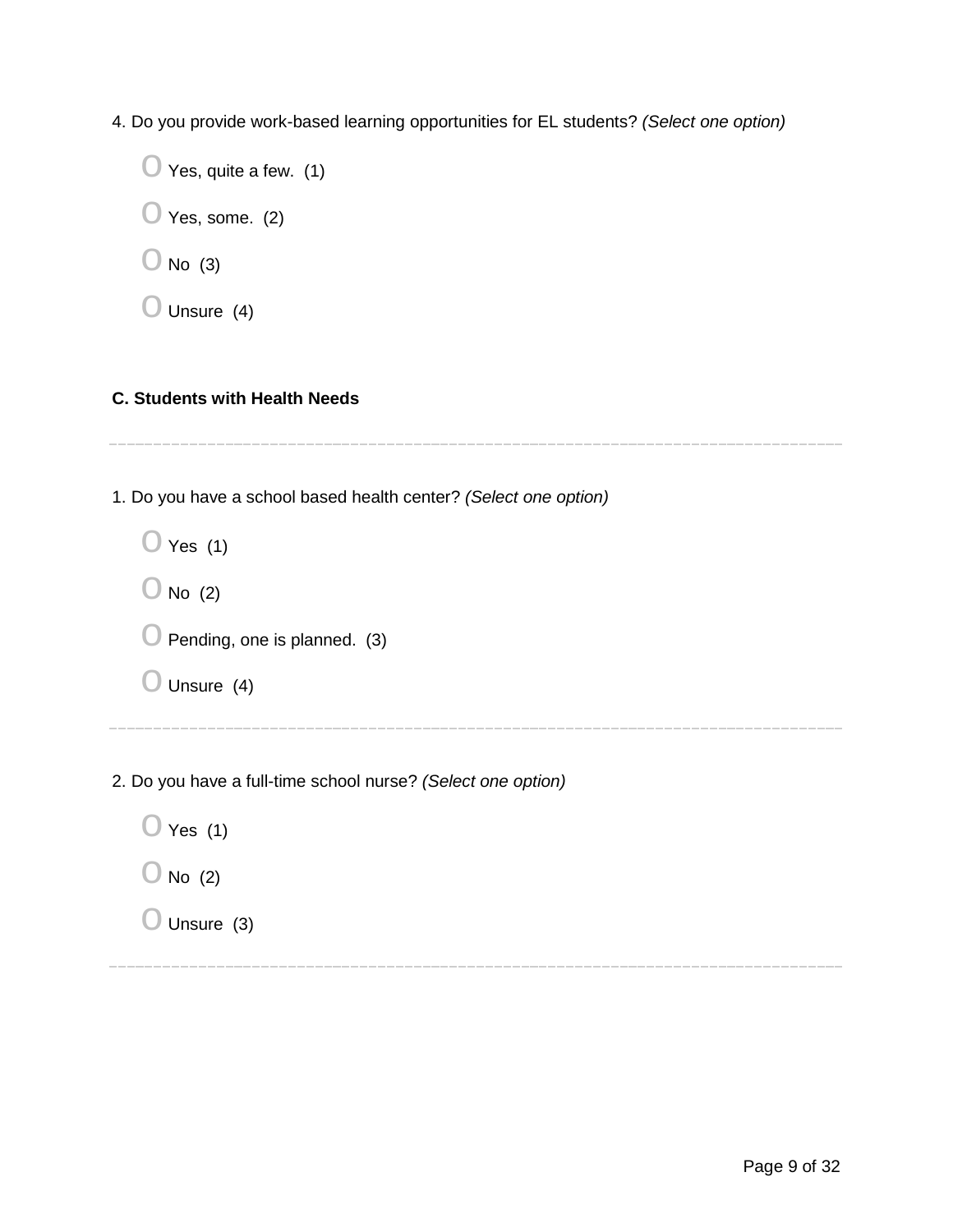3. Is there at least one staff person in your school who is specifically responsible for referring students to physical, mental, dental and social service providers? *(Select one option)*

| Yes (1)              |  |
|----------------------|--|
| $\bigcup$ No (2)     |  |
| $\bigcup$ Unsure (3) |  |

4. If a student is identified as having a health-related issue, including brain injury, are professionals from other systems working with this student notified or included in planning about this student? *(Select one option)*

| $\bigcirc$ Yes (1)             |
|--------------------------------|
| $\bigcirc$ No (2)              |
| $\bigcirc$ School decision (3) |
| $\bigcup$ Unsure (4)           |
|                                |

5. Are all possible accommodations made for students with heath needs to ensure they are able to complete regular high school degrees? *(Select one option)*

| $\bigcirc$ Yes, we work hard on this. (1) |  |
|-------------------------------------------|--|
| $\bigcirc$ Sometimes (2)                  |  |
| $\bigcup$ Not usually (3)                 |  |
| $\bigcirc$ Unsure (4)                     |  |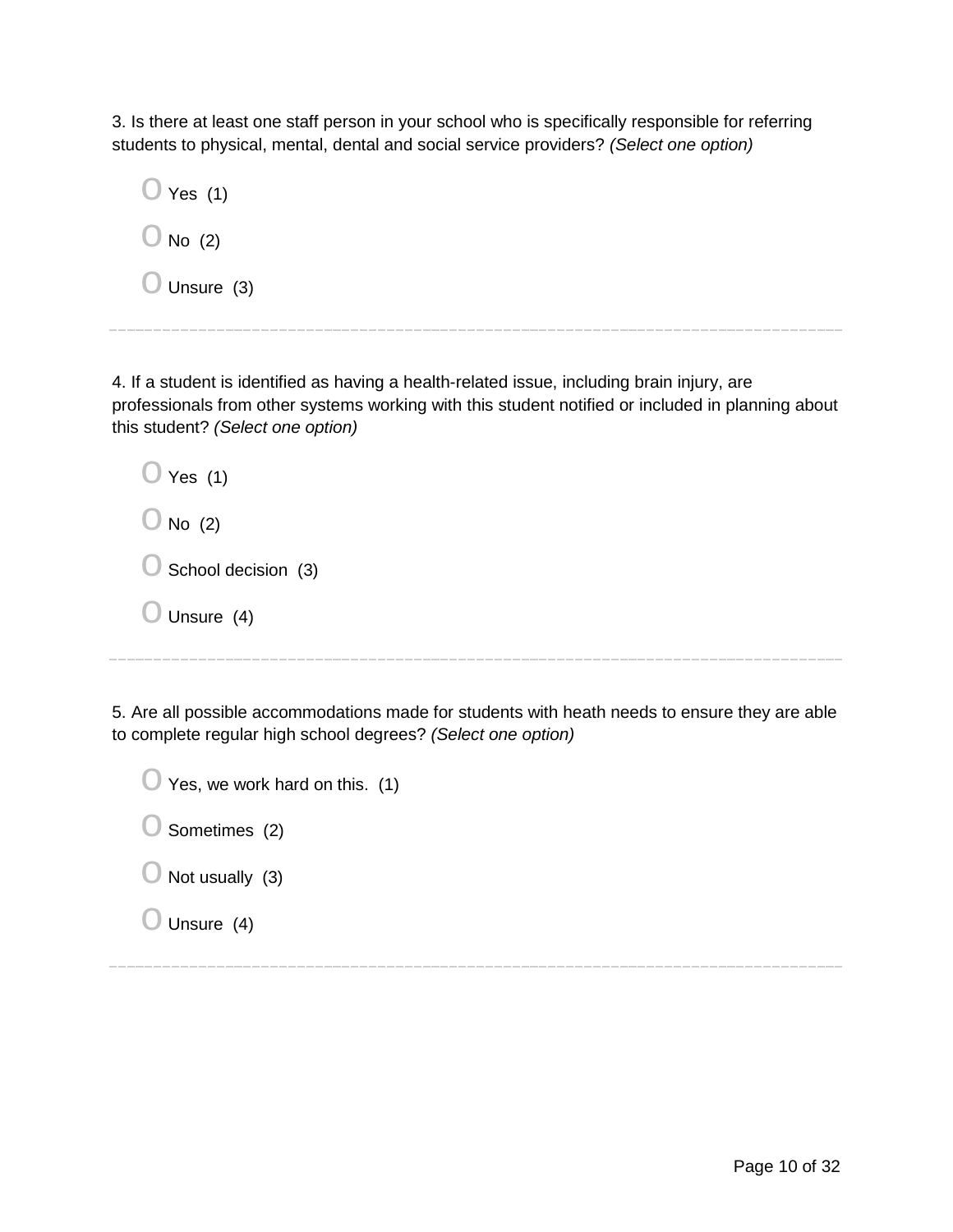|                                                              | Yes $(1)$ | Sometimes (2) | No(3) | Unsure (4) |
|--------------------------------------------------------------|-----------|---------------|-------|------------|
| a. Flexible<br>scheduling (1)                                |           |               |       |            |
| b. Part-time<br>enrollment (2)                               |           |               |       |            |
| c. Online<br>learning options<br>(3)                         |           |               |       |            |
| d. Self-paced<br>educational<br>options (4)                  |           |               |       |            |
| e. Tutoring (5)                                              |           |               |       |            |
| f. Health and<br>other community<br>service referrals<br>(6) |           |               |       |            |
|                                                              |           |               |       |            |

6. Do you use any of the following options for students with ongoing health needs? *(Select one option for each statement)*

7. Do you take care to ensure that students with documented health needs are not penalized by the accrual of unexcused absences? *(Select one option)*

 $\bigcirc$  Yes, always. (1)  $\bigcirc$  Yes, but only when doctors' notes are submitted. (2)  $\bigcirc$  No, we do not have a good system for preventing this. (3)

 $\bigcirc$  Unsure (4)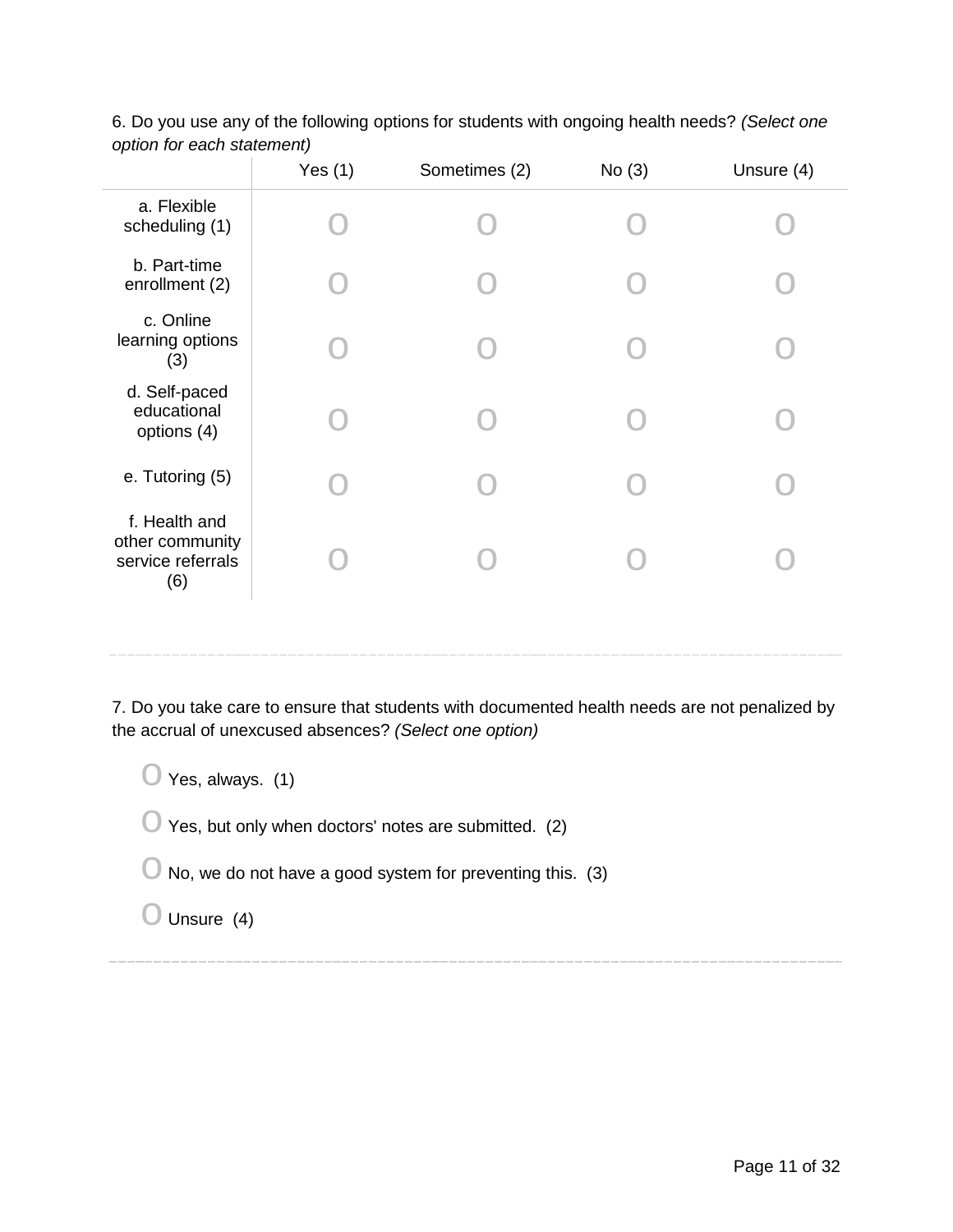8. Do all staff receive some level of mental health training that helps them reduce stigma, recognize warning signs, and know how and when to access resources and supports, e.g. Mental Health First Aid? *(Select one option)*

 $\bigcirc$  Yes, all or almost all of our staff have received training. (1)

 $\bigcirc$  Some of our staff have received training. (2)

 $\bigcirc$  Few or none of our staff have received training. (3)

 $\bigcirc$  Unsure (4)

**D. Mobile Students (Including highly mobile, homeless, migrant, foster care, and immigrant students)**

 $\vert * \vert$ 

1. How many students enrolled in your school last year between October 15th and May 30? *(Provide a number)*

\_\_\_\_\_\_\_\_\_\_\_\_\_\_\_\_\_\_\_\_\_\_\_\_\_\_\_\_\_\_\_\_\_\_\_\_\_\_\_\_\_\_\_\_\_\_\_\_\_\_\_\_\_\_\_\_\_\_\_\_\_\_\_\_

 $\ast$ 

2. How many students transferred out of your school last year between October 15th and May 30? *(Provide a number)*

\_\_\_\_\_\_\_\_\_\_\_\_\_\_\_\_\_\_\_\_\_\_\_\_\_\_\_\_\_\_\_\_\_\_\_\_\_\_\_\_\_\_\_\_\_\_\_\_\_\_\_\_\_\_\_\_\_\_\_\_\_\_\_\_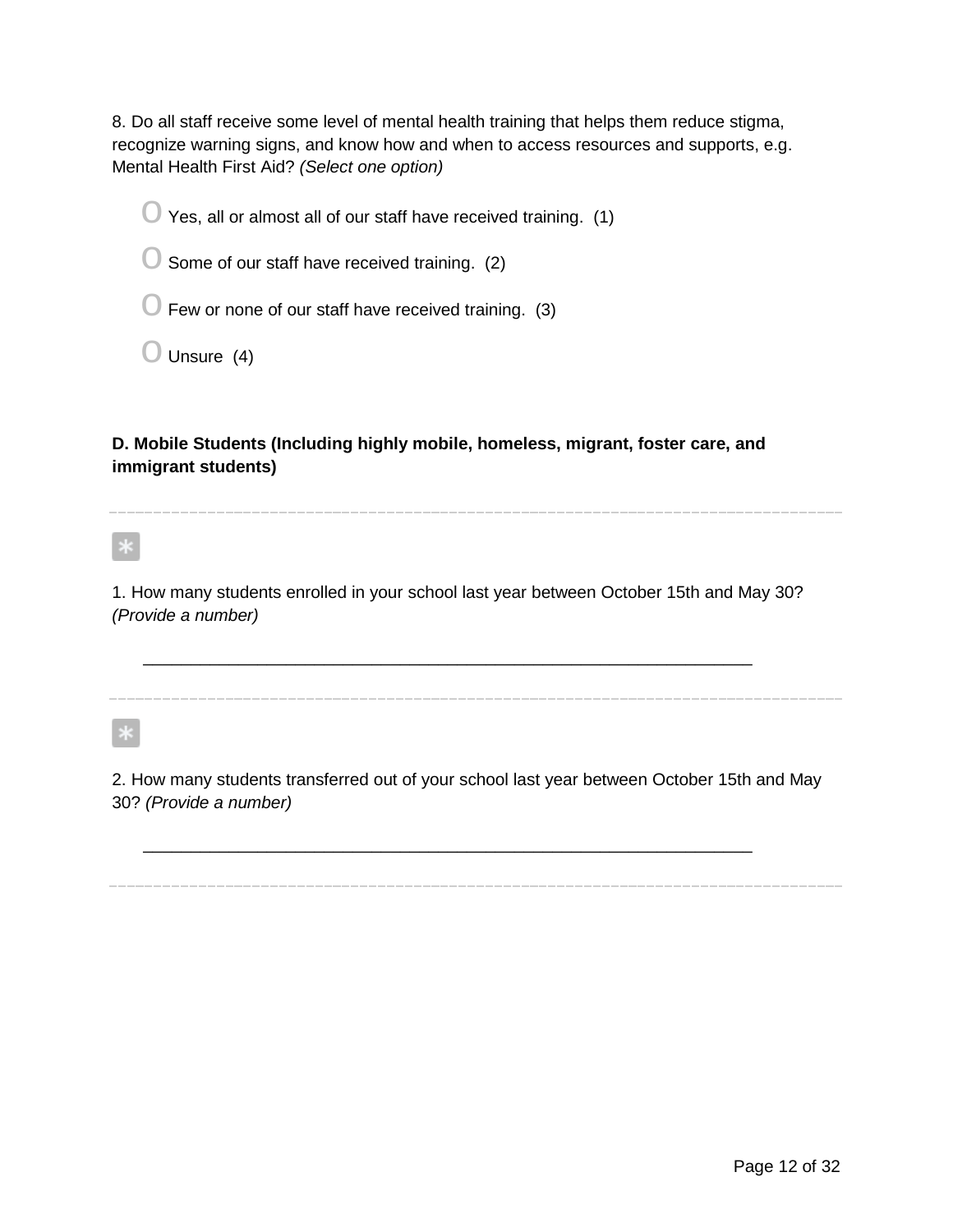3. Does a person at your school have the specific responsibility to support student transfer processes? *(Select one option)*

| $\bigcirc$ Yes (1)    |  |  |
|-----------------------|--|--|
| $\bigcirc$ No (2)     |  |  |
| $\bigcirc$ Unsure (3) |  |  |

4. Does someone at your school have regular contact with your district's Homeless Liaison and Child Welfare Education Liaison? *(Select one option)*

| $\bigcirc$ Yes (1)    |  |  |  |
|-----------------------|--|--|--|
| $\bigcirc$ No (2)     |  |  |  |
| $\bigcirc$ Unsure (3) |  |  |  |

5. Is training offered for school personnel responsible for processing and verifying student transfer, enrollment and the receipt/request of student records? *(Select one option)*

 $\bigcirc$  Yes (1)  $\bigcirc$  No, this is not something we do. (2)  $\bigcirc$  Unsure (3)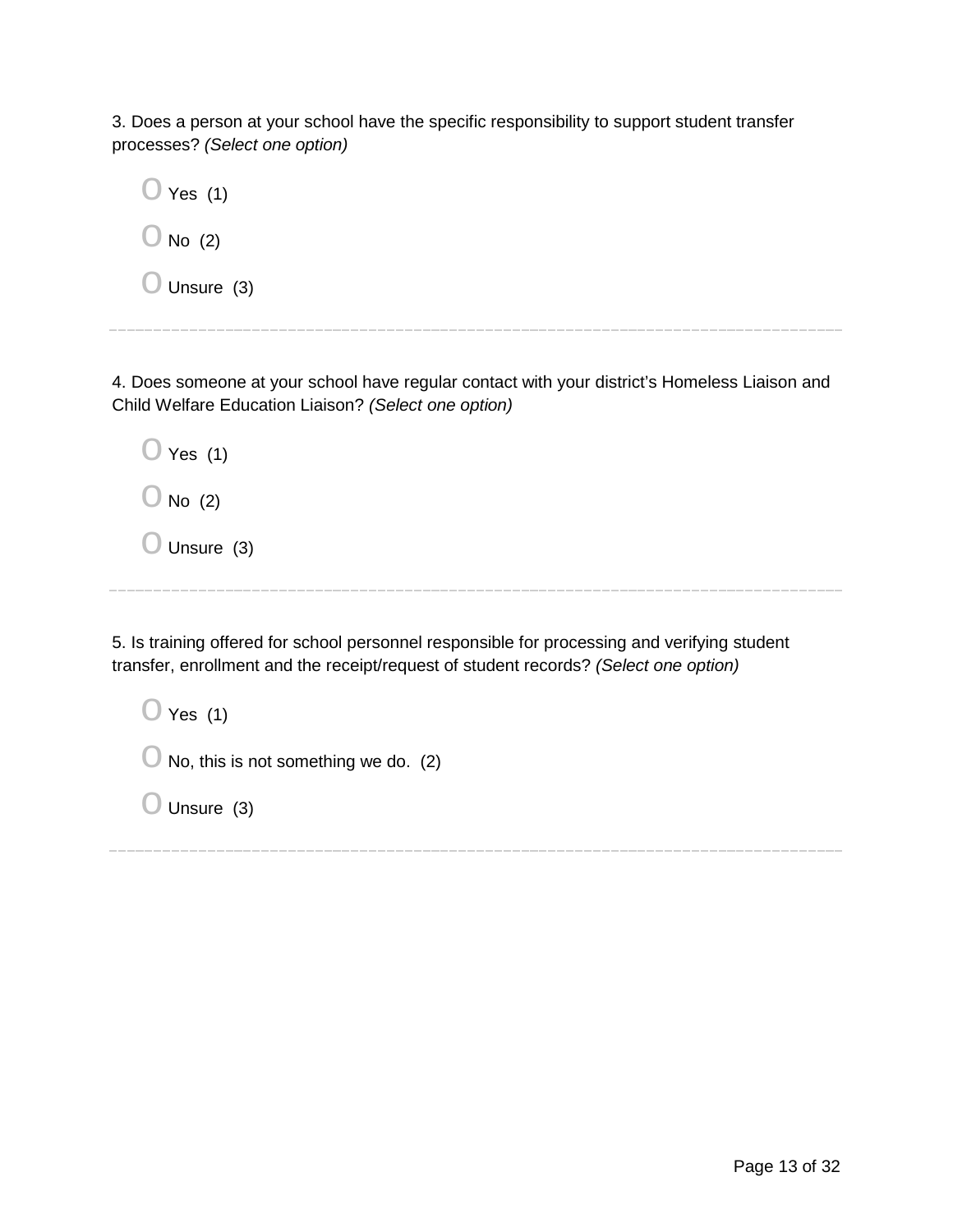6. Do you have a plan to address your school's mobility rate? *(Select one option)*

| $\bigcirc$ Yes (1)                                         |
|------------------------------------------------------------|
| $\bigcirc$ Somewhat, we are working on this issue now. (2) |
| $\bigcirc$ No (3)                                          |
| $\bigcirc$ Unsure (4)                                      |

7. When a student leaves your school, is there a uniform process for verifying that the student has enrolled in another school? *(Select one option)*

 $\bigcirc$  Yes, we always verify enrollment elsewhere before coding students as "transfer". (1)

 $\bigcirc$  Yes, in theory, but there are gaps in practice. (2)

 $\bigcirc$  No (3)

 $\bigcirc$  Unsure (4)

8. Have you adopted policies to ensure student records are not withheld due to outstanding fees or fines in accordance with HB 17-1301. *(Select one option)*

 $\bigcirc$  Yes (1)  $\bigcirc$  No (2)  $\bigcirc$  Unsure (3)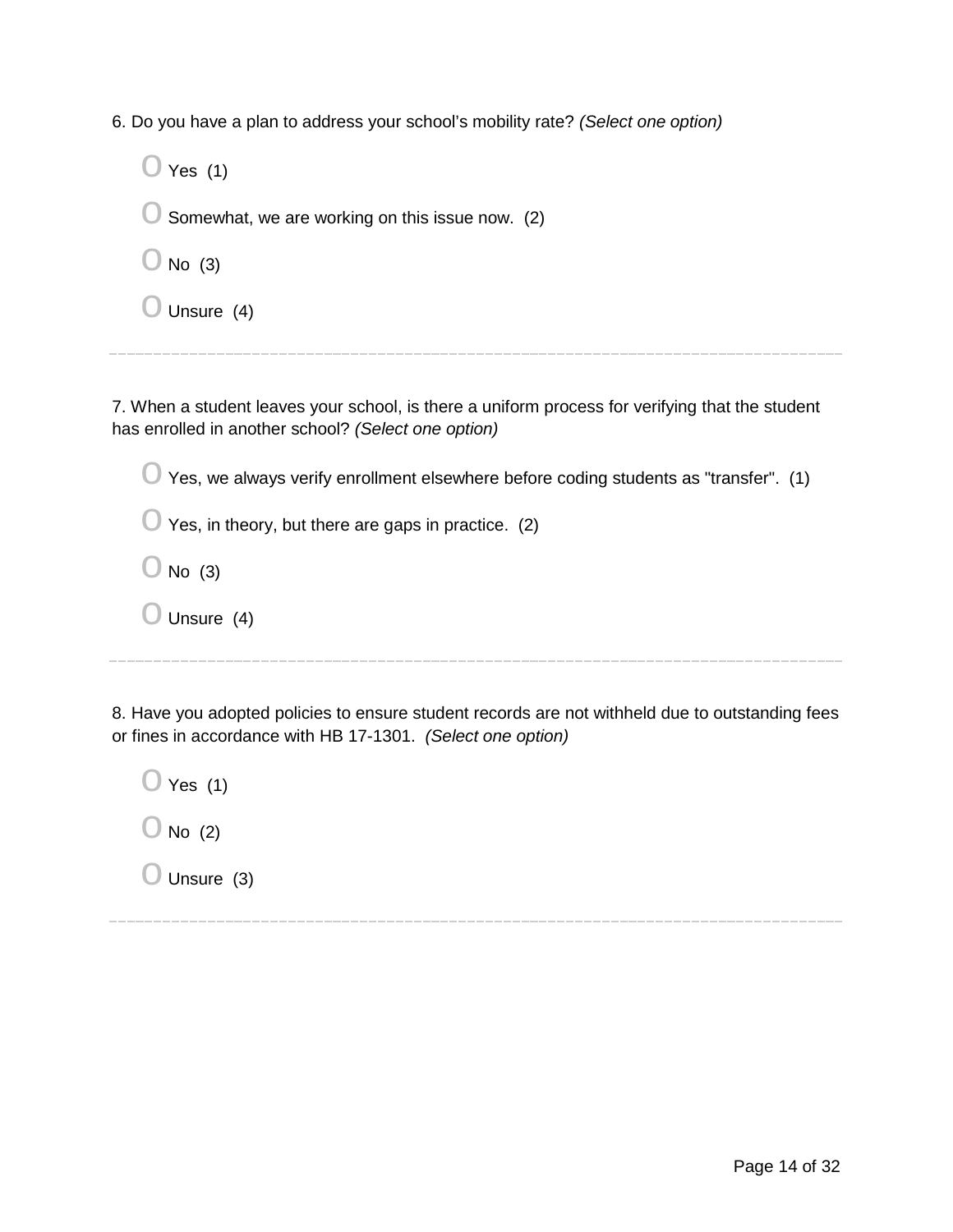9. Do you have strategies in place to assist transfer students: *(Select one option for each statement)*

|                         | Yes $(1)$ | To some extent<br>(2) | No(3) | Unsure (4) |
|-------------------------|-----------|-----------------------|-------|------------|
| when they arrive<br>(1) |           |                       |       |            |
| in the classroom<br>(2) |           |                       |       |            |
| when they leave<br>(3)  |           |                       |       |            |
|                         |           |                       |       |            |

10. Does your school have welcome packets for new students and parents? *(Select one option)*

 $\bigcirc$  Yes (1)  $\bigcirc$  No (2)  $\bigcirc$  Currently in development. (3)  $\bigcirc$  Unsure (4)

11. How quickly does your school reach out to personally contact parents/guardians of transfer students? *(Select one option)*

| Within a few days. (1)     |                                             |
|----------------------------|---------------------------------------------|
| Within the first week. (2) |                                             |
|                            | We do not make a point of doing this. $(3)$ |
| Unsure (4)                 |                                             |
|                            |                                             |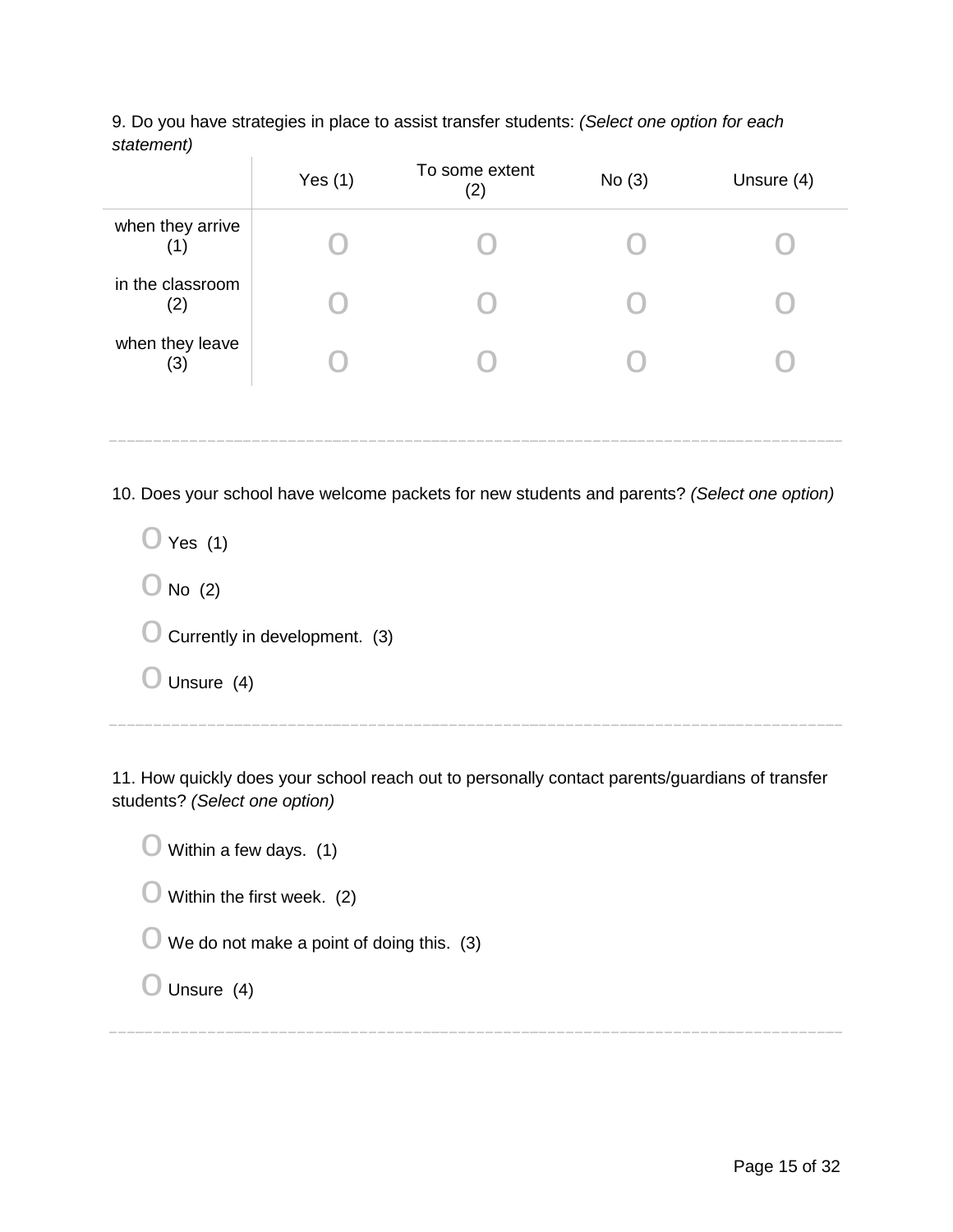12. Can students who enroll in your high school mid-year or mid-course earn credit for demonstrating mastery of the course material? *(Select one option)*

 $\bigcirc$  Yes (1)  $\bigcirc$  Rarely (3)  $\bigcirc$  No (4)  $\bigcirc$  Unsure (5)

13. Do you regularly compare academic growth scores among transfer students to those of nontransfer students? *(Select one option)*

| $\bigcup$ We do this every year. (1)       |
|--------------------------------------------|
| $\bigcirc$ We do this every few years. (2) |
| We have not done this. (3)<br>U            |
| Unsure (4)                                 |
|                                            |

14. Does your working definition of "homeless youth" include students who lack fixed, regular, and adequate nighttime residence such as those who live in shelters, hotels, are living with relatives, and those who are doubled up in single housing units? *(Select one option)*

 $\bigcirc$  Yes (1)  $\bigcirc$  Not entirely (2)  $\bigcirc$  No (3)  $\bigcirc$  Unsure (4)

15. When students have been to multiple schools, it can be difficult to reconcile transcripts. Do you routinely use alternate measures of learning to give these students as much credit as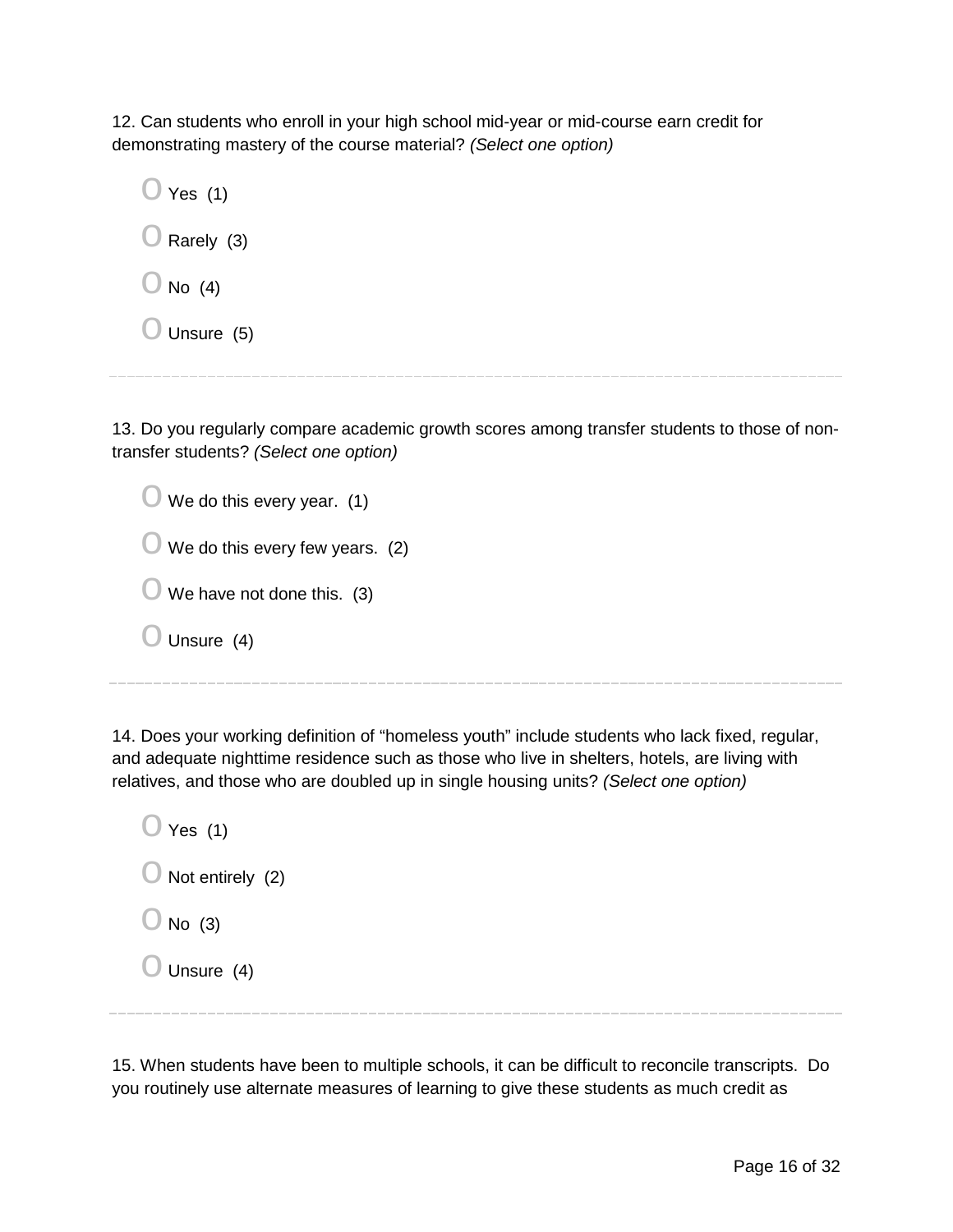possible and ensure their current instruction fills in gaps rather than repeats previously mastered skills? *(Select one option)*

| Yes! Transfer students rarely lose any credit. (1)                             |
|--------------------------------------------------------------------------------|
| Yes. We try to minimize credit loss. (2)                                       |
| $\cup$ Transfer students almost always lose a meaningful amount of credit. (3) |
| Unsure (4)                                                                     |
|                                                                                |

16. Does your school engage highly mobile students in summer activities designed to mitigate summer slide? *(Select one option)*

 $\bigcirc$  Yes, we go out of our way to do this. (1)

 $\bigcirc$  They can choose to sign up for summer activities like any other student. (2)

 $\bigcirc$  We do not get involved with summer activities. (3)

 $\bigcirc$  Unsure (4)

17. Does your school offer newcomer classes for recently immigrated students? *(Select one option)*

 $\bigcirc$  Yes (1)

 $\bigcirc$  No (2)

 $\bigcirc$  Unsure (3)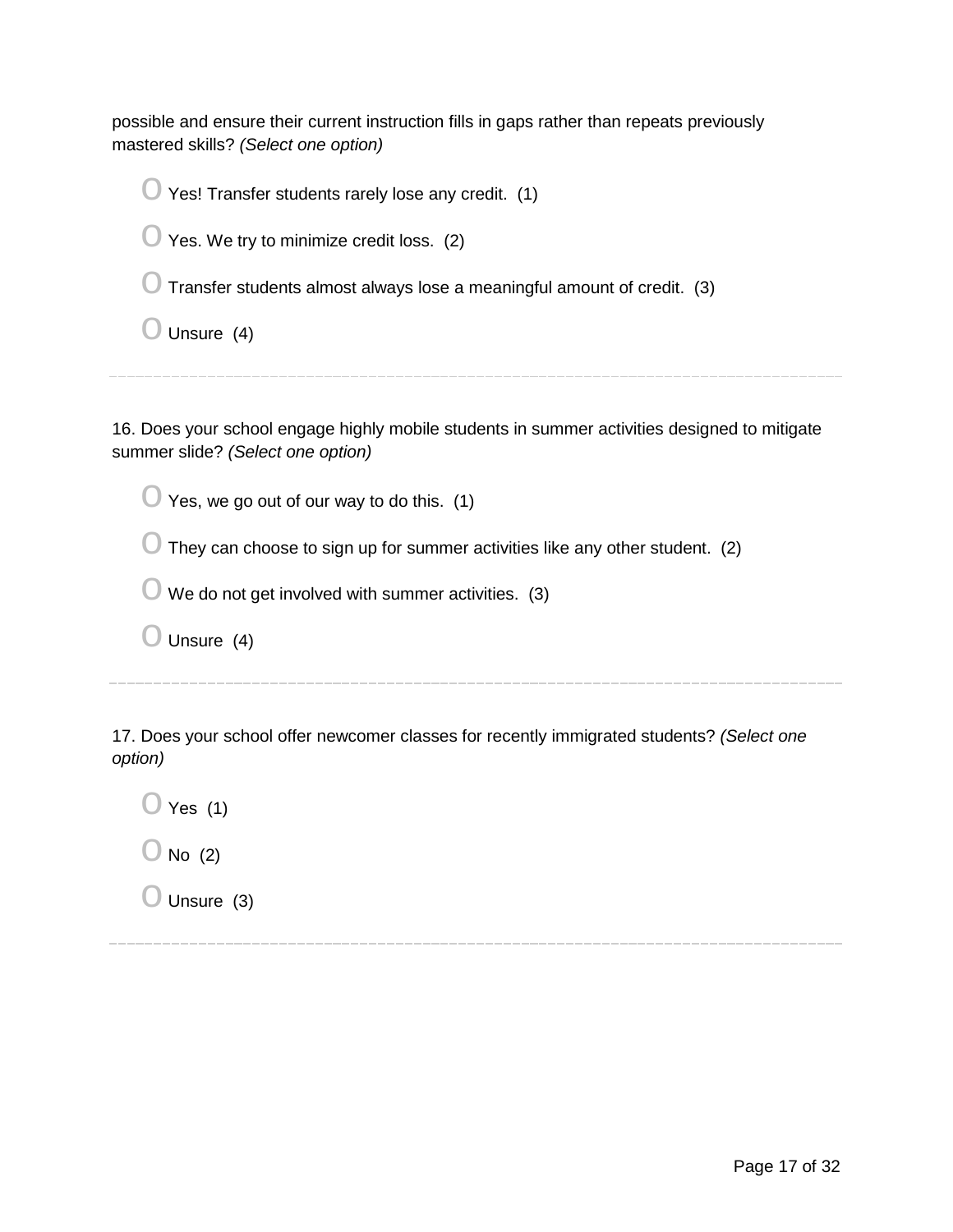18. Does your school offer a special orientation for parents of recently immigrated students? *(Select one option)*

 $\bigcirc$  Yes, we have an orientation with effective translation services and it works well. (1)

 $\bigcirc$  We have one, but it is only partially adequate. (2)

 $\bigcirc$  No, we have no special orientation for immigrant parents. (3)

 $\bigcirc$  Unsure (4)

*Display This Question:*

*If 18. Does your school offer a special orientation for parents of recently immigrated students? (Se... = Yes, we have an orientation with effective translation services and it works well.*

*And 18. Does your school offer a special orientation for parents of recently immigrated students? (Se... = We have one, but it is only partially adequate.*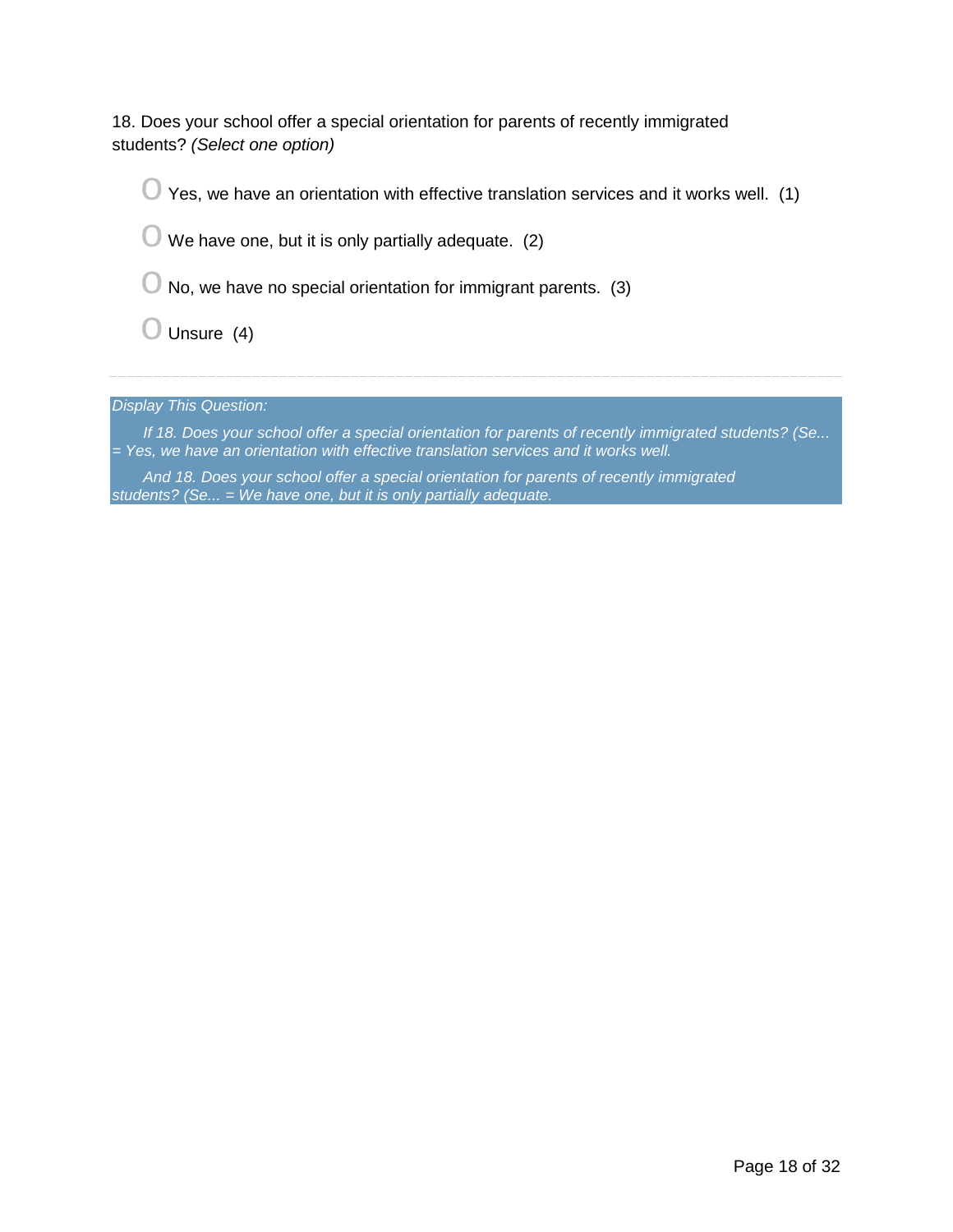19. Does your orientation for recently immigrated parents include the following information? *(Check all that apply.)*

| School attendance laws (1)                                                   |
|------------------------------------------------------------------------------|
| Legitimate reasons for school absence and examples of unexcused absences (2) |
| Transportation to school (3)                                                 |
| What to do when your child is ill (4)                                        |
| School fees and fee waivers (5)                                              |
| ELL services at school (6)                                                   |
| Credits and credit accumulation (7)                                          |
| Graduation requirements and alternative paths to graduation (8)              |
| Extracurricular activities for students (9)                                  |
| Community resources (10)                                                     |
| Unsure (11)                                                                  |
|                                                                              |

20. When students are absent from class due to court-ordered treatment or other services scheduled during the school day, are these absences excused or unexcused? (*Select one option*)

 $\bigcirc$  Excused (1)

 $\bigcirc$  Excused as long as official documentation is provided. (2)

 $\bigcirc$  Unexcused (3)

 $\bigcirc$  Unsure (4)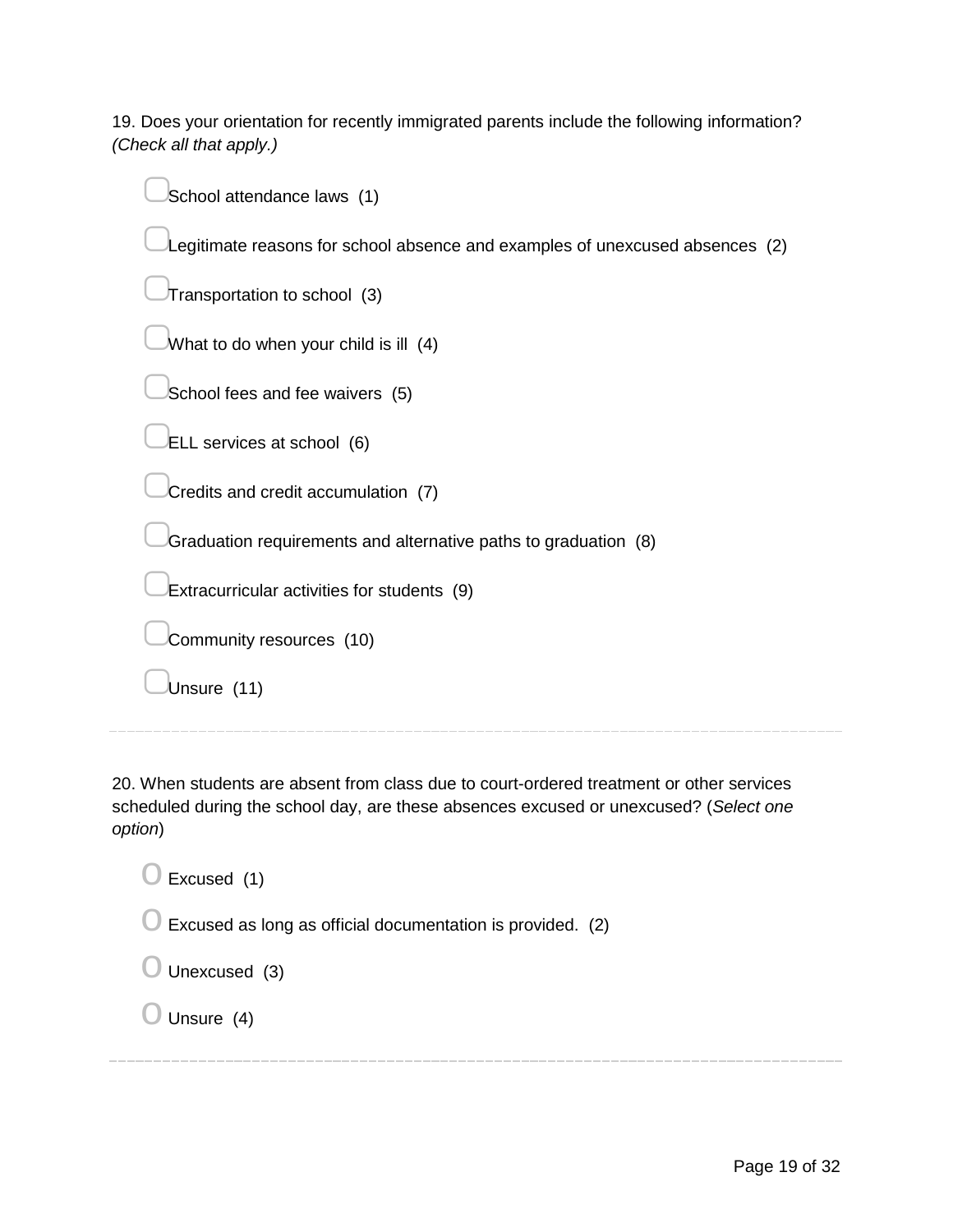21. Does your school have procedures to address the transfer of credits from detention/facility schools when students re-enter your school from detention or residential treatment? *(Select one option)*

 $\bigcirc$  Yes (1)  $\bigcirc$  No (2)  $\bigcirc$  Unsure (3)

22. Does your school routinely inform other system professionals such as probation officers, Guardians ad Litem, caseworkers or special advocates when students on their caseloads are struggling with attendance, behavior or academics? *(Select one option)*

| $\bigcirc$ Yes, routinely. (1)                 |
|------------------------------------------------|
| $\bigcirc$ Sometimes (2)                       |
| $\bigcirc$ No, this would be very unusual. (3) |
| $\bigcirc$ Unsure (4)                          |
|                                                |

23. When students enter your school from detention or residential treatment, are they automatically placed on behavior contracts? *(Select one option)*

 $\bigcirc$  Yes (1)  $\bigcirc$  No (2)  $\bigcirc$  Unsure (3)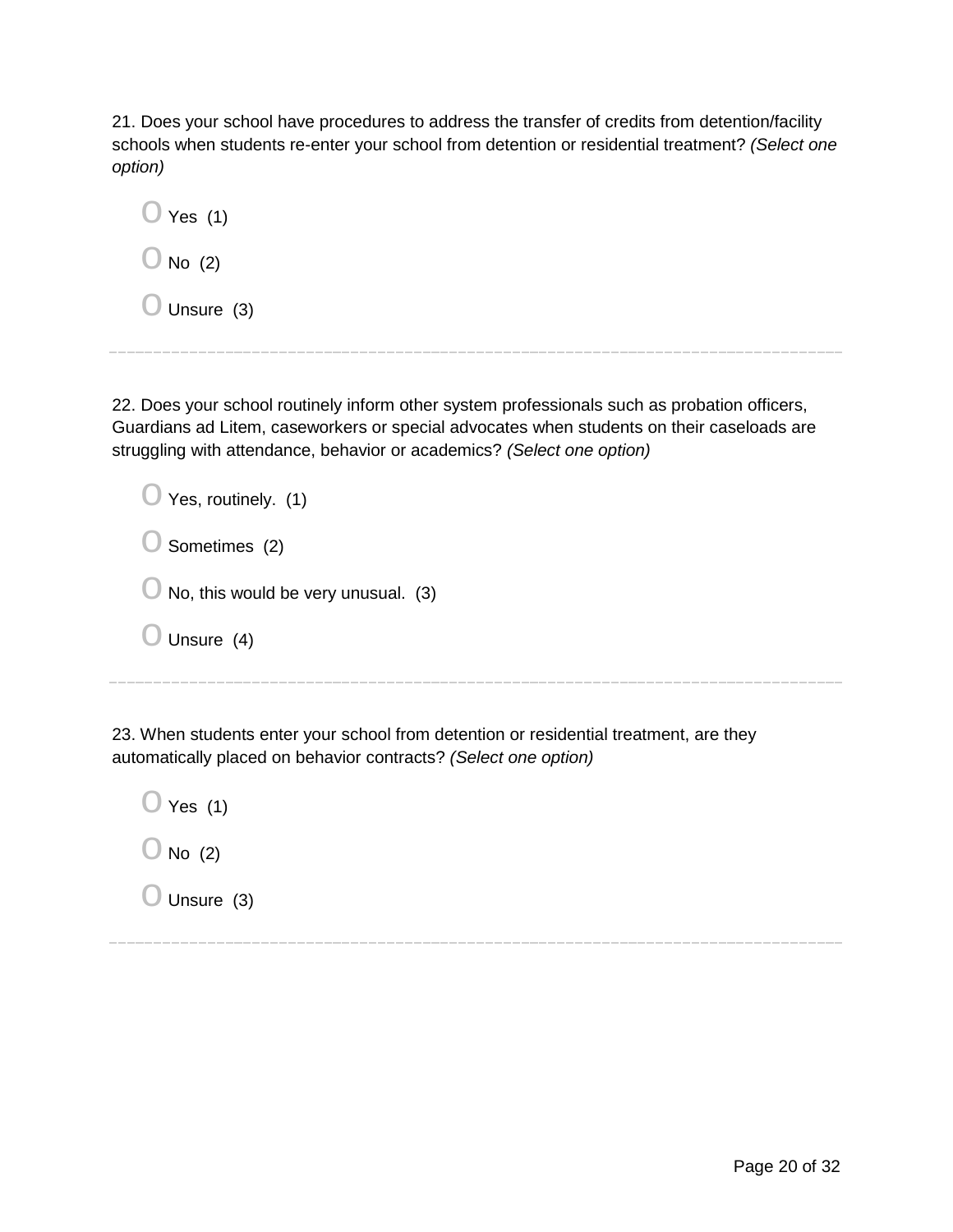24. Are IEP's shared with professionals from other systems upon request? *(Select one option)*

| $\cup$ Yes (1)       |
|----------------------|
| $\bigcup$ No (2)     |
| $\bigcup$ Unsure (3) |

25. Are student Individual Career and Academic Plans (ICAPs) shared with professionals from other systems upon request (e.g. child welfare caseworkers, GALs, etc)? *(Select one option)*

| <sup>∣</sup> Yes (1)<br>U |  |
|---------------------------|--|
| $\bigcup$ No (2)          |  |
| $\bigcup$ Unsure (3)      |  |

26. If a student is identified as having a SED (Serious Emotional Disability), are professionals from other systems working with this student notified or included in planning about this student? *(Select one option)*

| $\cup$ Yes (1)       |  |
|----------------------|--|
| $\bigcup$ No (2)     |  |
| $\bigcup$ Unsure (3) |  |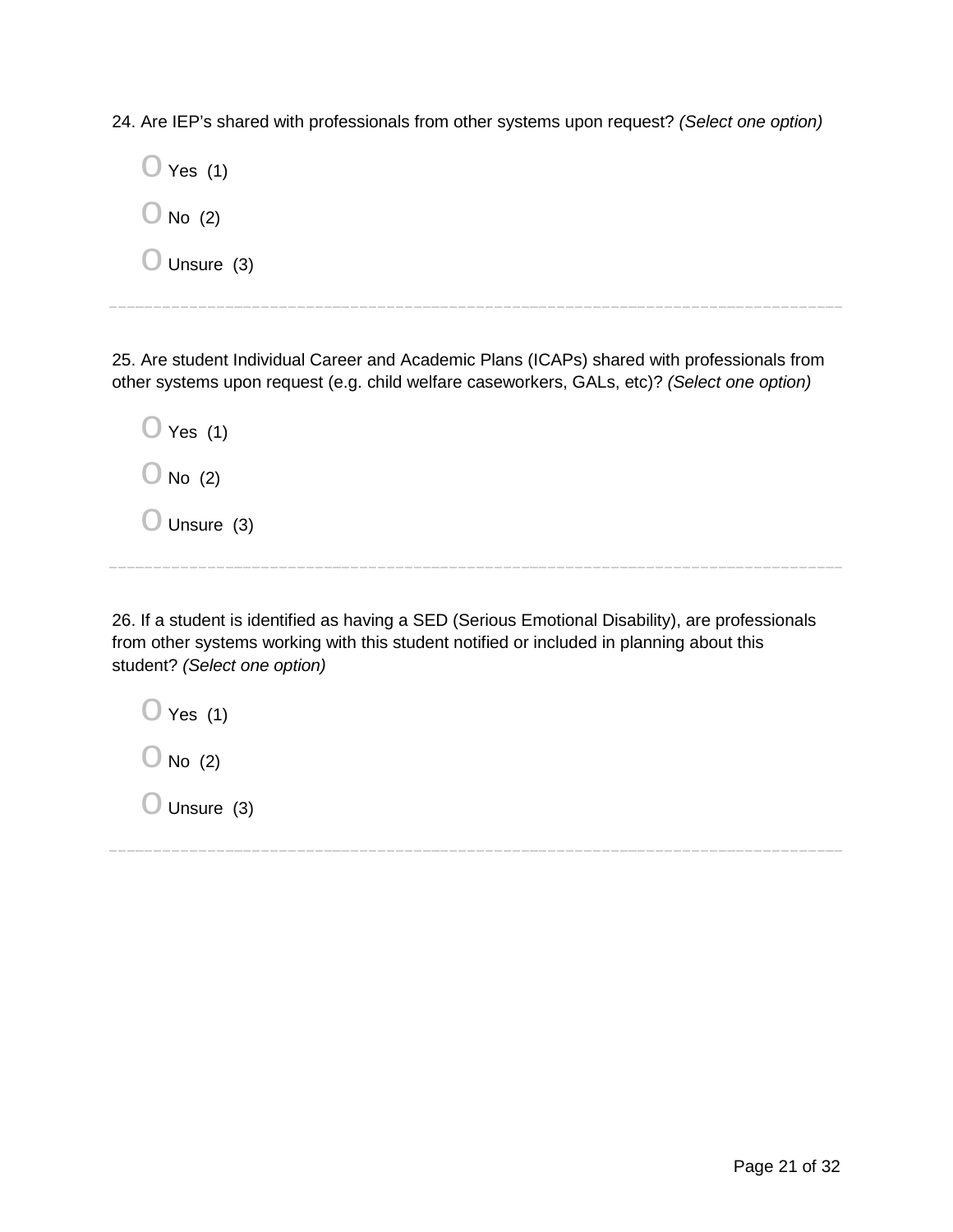27. By law (ESSA, 22-32-138), schools must be informed when a child has been in foster care. Do you provide special supports to these children to ensure they are placed in appropriate classes, get extra academic support, have their social and emotional needs met, have access to extracurricular activities and have carefully thought out ILPs? *(Select one option)*

| Yes, we do a good job. (1)<br>$\cup$ |
|--------------------------------------|
| Partly (2)                           |
| We are working on this. (3)<br>∪     |
| No $(4)$<br>U                        |
| Unsure (5)                           |
|                                      |

28. Does someone at your school have the specific responsibility to support FERPA compliance with school employees in their communication with other system professionals? *(Select one option)*

 $\bigcirc$  Yes (1)  $\bigcirc$  No (2)  $\bigcirc$  Unsure (3)

29. Do you have a full-time Child Welfare Education Liaison in your school district whose sole responsibility is to ensure educational success for children in foster care? *(Select one option)*

| $\bigcirc$ Yes, our district has one. (1) |  |
|-------------------------------------------|--|
|-------------------------------------------|--|

| $\bigcirc$ Yes, our BOCES has one. (2) |  |
|----------------------------------------|--|
|----------------------------------------|--|

 $\bigcirc$  We have a Child Welfare Liaison, but that person also has other responsibilities. (3)

 $\bigcirc$  No, we do not have a Child Welfare Liaison. (4)

 $\bigcirc$  Unsure (5)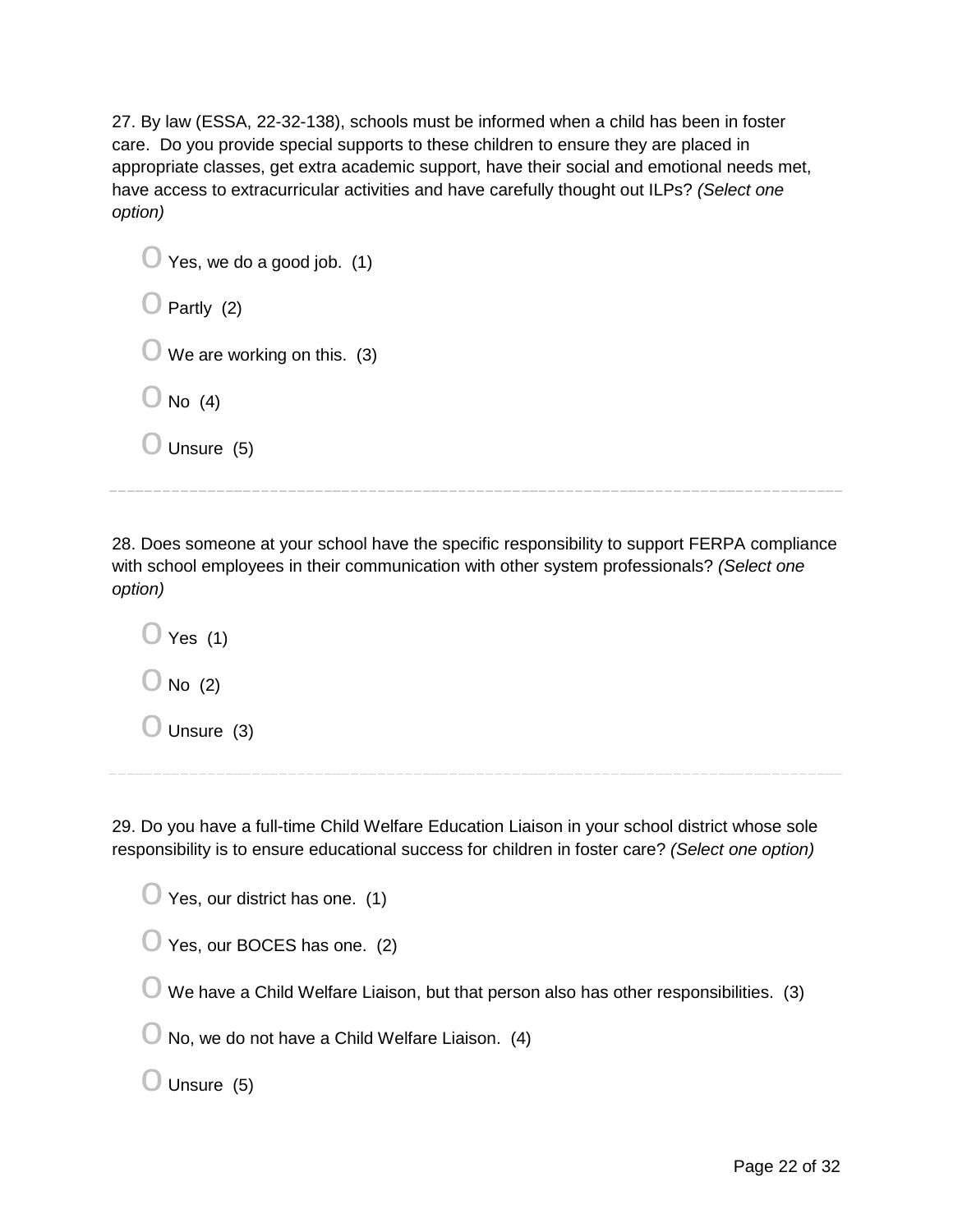30. Do school personnel know who your district's designated Child Welfare Education Liaison is and how to contact him/her? *(Select one option)*

| $\bigcirc$ Yes, all or almost all do. (1) |
|-------------------------------------------|
| $\bigcirc$ Some do. (2)                   |
| $\bigcirc$ No, most do not. (3)           |
| $\bigcirc$ Unsure (4)                     |
|                                           |

31. Does your Child Welfare Education Liaison make active connections with community resource providers? *(Select one option)*

| $\bigcirc$ Yes (1)            |  |
|-------------------------------|--|
| $\bigcup$ To some extent. (2) |  |
| $\bigcirc$ No (3)             |  |
| $\bigcirc$ Unsure (4)         |  |

32. Does your Child Welfare Education Liaison make an effort to be a voice at the community table in support of children and families experiencing life challenges? *(Select one option)*

| $\bigcirc$ Yes (1)             |  |
|--------------------------------|--|
| $\bigcirc$ To some extent. (2) |  |
| $\bigcirc$ No (3)              |  |
| $\bigcirc$ Unsure (4)          |  |
|                                |  |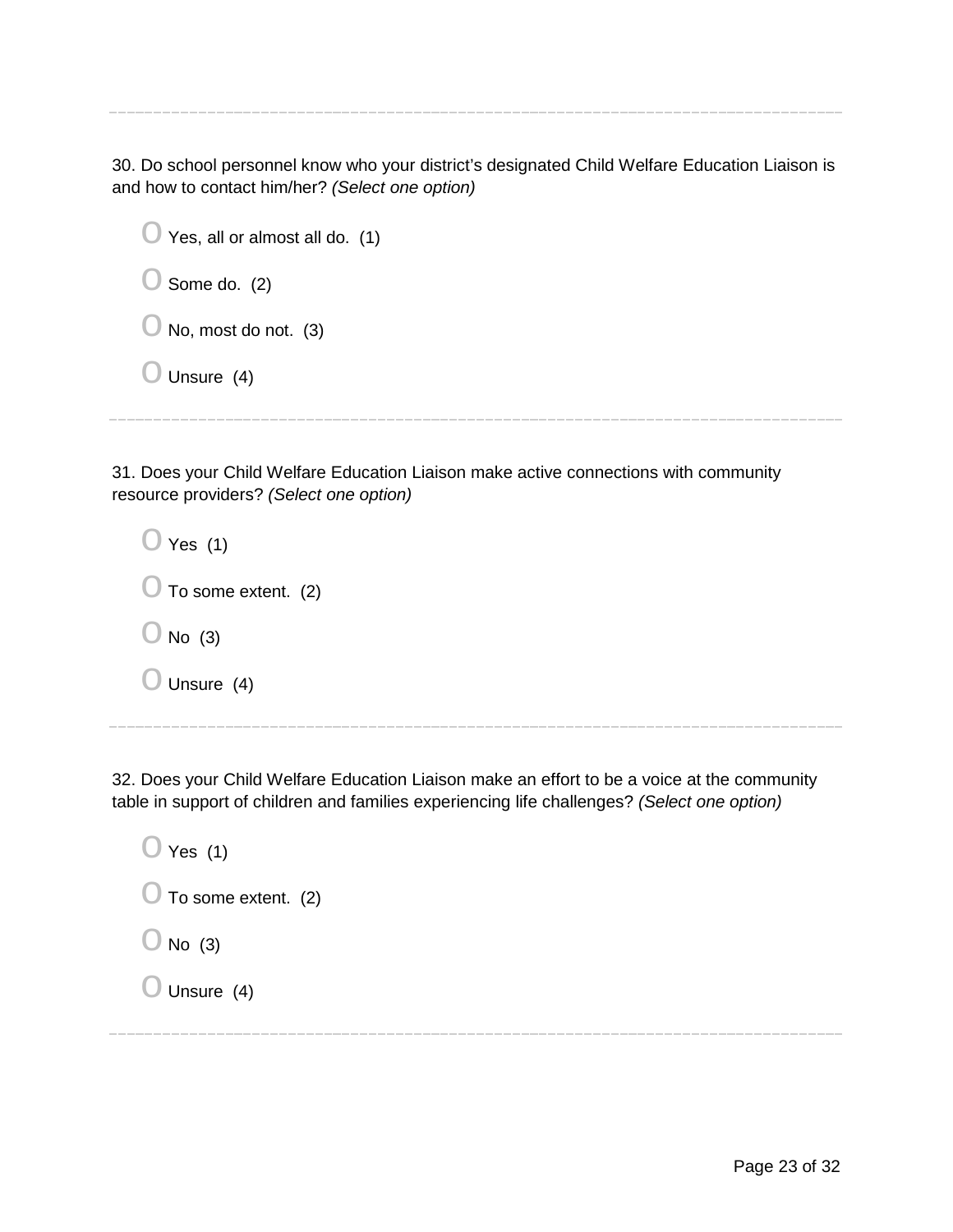33. Do you routinely address emotional goals stemming from trauma in addition to academic learning goals? *(Select one option)*

34. Are your school administrators aware that Federal law requires the immediate transfer of school records for children in foster care, rather than the five days still written into Colorado law? *(Select one option)*

| $\bigcirc$ Yes, and we are in full compliance. (1) |
|----------------------------------------------------|
| $\bigcup$ Yes, and we are working on this. (2)     |
| $\bigcup$ No (3)                                   |
| $\bigcup$ Unsure (4)                               |
|                                                    |

**E. Pregnant/Parenting Students**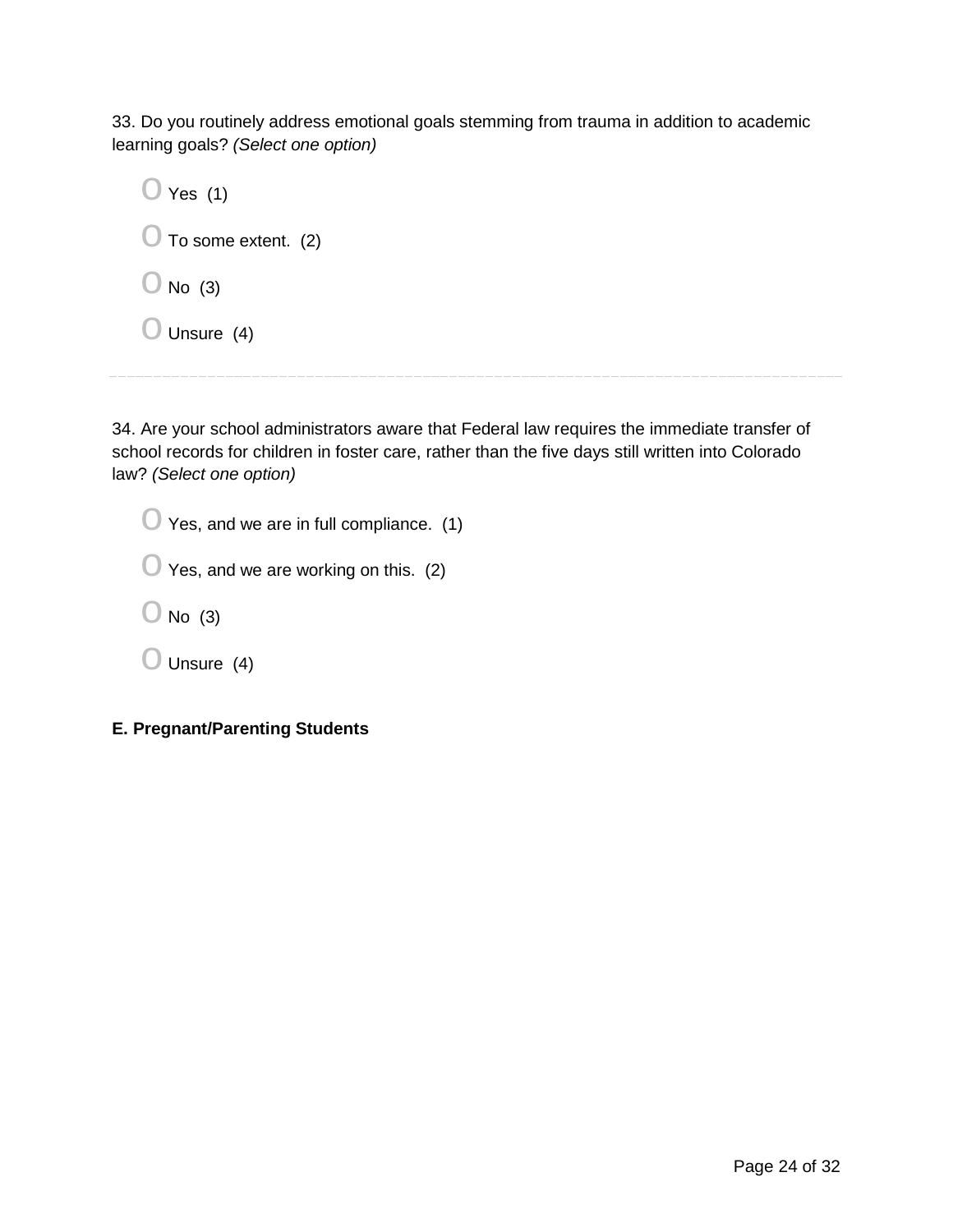1. What academic counseling do you generally provide to pregnant/parenting students? *(Check all that apply)*

If parenting students are close to graduating we encourage them to complete a regular high school degree. (1)

If parenting students are missing more than one year of credits, we suggest an alternative education program where they can earn a regular high school degree. (2)

If parenting students are missing more than one year of credits, we suggest a high school equivalency degree program. (3)

▢Other (4)

Unsure (5)

*Display This Question:*

*If 1. What academic counseling do you generally provide to pregnant/parenting students? (Check all t... = Other*

\_\_\_\_\_\_\_\_\_\_\_\_\_\_\_\_\_\_\_\_\_\_\_\_\_\_\_\_\_\_\_\_\_\_\_\_\_\_\_\_\_\_\_\_\_\_\_\_\_\_\_\_\_\_\_\_\_\_\_\_\_\_\_\_

\_\_\_\_\_\_\_\_\_\_\_\_\_\_\_\_\_\_\_\_\_\_\_\_\_\_\_\_\_\_\_\_\_\_\_\_\_\_\_\_\_\_\_\_\_\_\_\_\_\_\_\_\_\_\_\_\_\_\_\_\_\_\_\_

\_\_\_\_\_\_\_\_\_\_\_\_\_\_\_\_\_\_\_\_\_\_\_\_\_\_\_\_\_\_\_\_\_\_\_\_\_\_\_\_\_\_\_\_\_\_\_\_\_\_\_\_\_\_\_\_\_\_\_\_\_\_\_\_

\_\_\_\_\_\_\_\_\_\_\_\_\_\_\_\_\_\_\_\_\_\_\_\_\_\_\_\_\_\_\_\_\_\_\_\_\_\_\_\_\_\_\_\_\_\_\_\_\_\_\_\_\_\_\_\_\_\_\_\_\_\_\_\_

\_\_\_\_\_\_\_\_\_\_\_\_\_\_\_\_\_\_\_\_\_\_\_\_\_\_\_\_\_\_\_\_\_\_\_\_\_\_\_\_\_\_\_\_\_\_\_\_\_\_\_\_\_\_\_\_\_\_\_\_\_\_\_\_

**Other**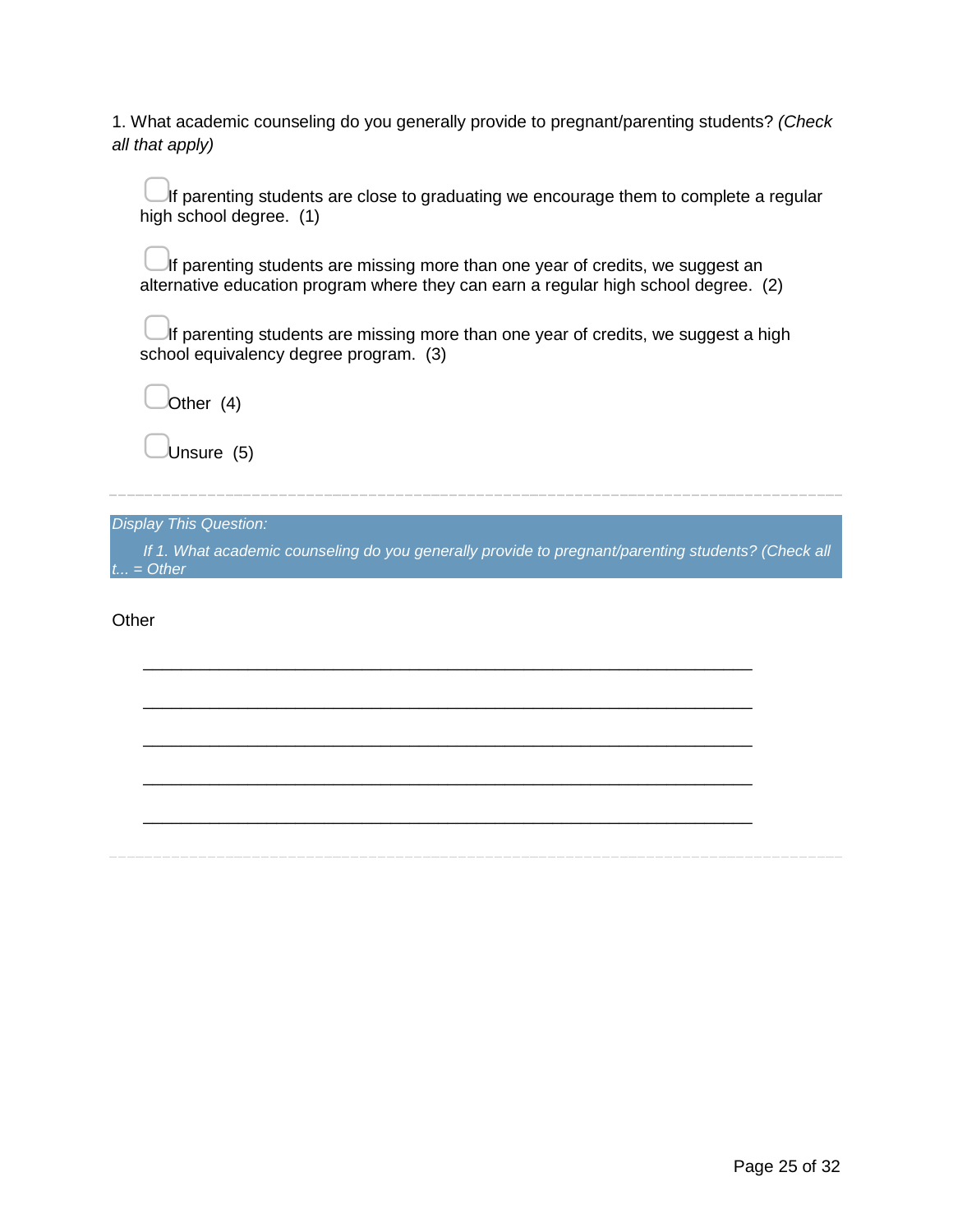2. Do you refer pregnant or parenting students to supportive services in the community? *(Select one option)*

| $\bigcirc$ Yes, and the services are good. (1)      |
|-----------------------------------------------------|
| $\bigcup$ Yes, but the services are inadequate. (2) |
| $\bigcirc$ No (3)                                   |
| $\bigcirc$ Unsure (4)                               |
|                                                     |

3. Do parenting students have access to childcare at any school in your district? *(Select one option)*

 $\bigcirc$  Yes, and transportation is provided. (1)

 $\bigcirc$  Yes, but transportation is not provided. (2)

 $\bigcirc$  No, but a childcare provider is located nearby. (3)

 $\bigcirc$  No (4)

 $\bigcirc$  Unsure (5)

#### **F. System Involved Youth**

1. When students are absent from class due to court-ordered treatment or other services scheduled during the school day, are these absences excused or unexcused? *(Select one option)*

 $\bigcirc$  Excused (1)  $\bigcirc$  Excused as long as official documentation is provided. (2)  $\bigcirc$  Unexcused (3)  $\bigcirc$  Unsure (4)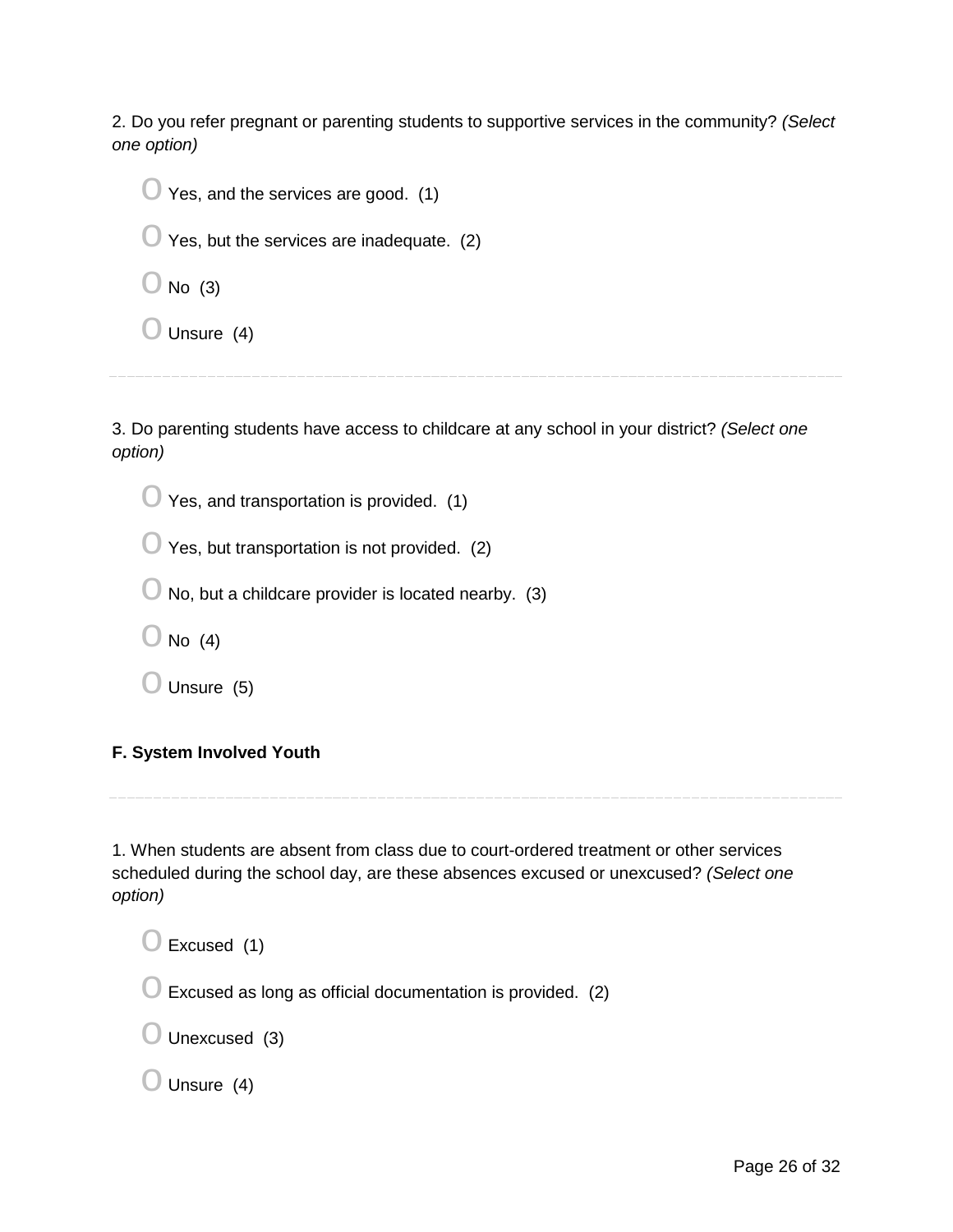2. Does your school have procedures to address the transfer of credits from detention/facility schools when students re-enter your school from detention or residential treatment? *(Select one option)*

| $\bigcup$ Yes (1)    |  |
|----------------------|--|
| $\bigcup$ No (2)     |  |
| Unsure (3)<br>$\cup$ |  |

3. Does your school routinely inform other system professionals such as probation officers, Guardians ad Litem, caseworkers or special advocates when students on their caseloads are struggling with attendance, behavior or academics? *(Select one option)*

| Yes, routinely. (1)                 |
|-------------------------------------|
| Sometimes (2)                       |
| No, this would be very unusual. (3) |
| Unsure (4)                          |
|                                     |

4. When students enter your school from detention or residential treatment, are they automatically placed on behavior contracts? *(Select one option)*

 $\bigcirc$  Yes (1)  $\bigcirc$  No (2)  $\bigcirc$  Unsure (3)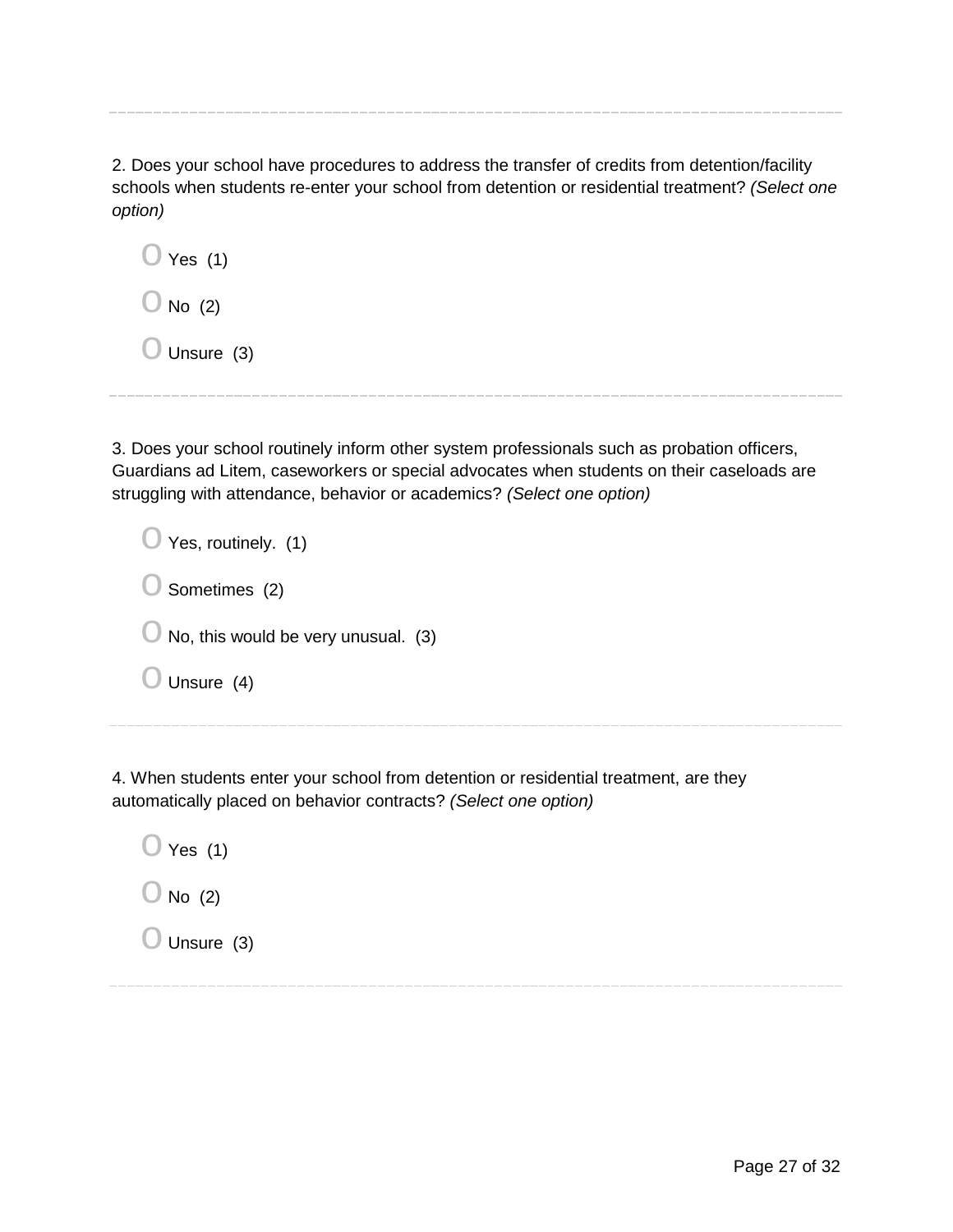5. Is there a person at your school who has the specific responsibility to act as a liaison and single point of contact between the school and the juvenile justice system? *(Select one option)*

| $\bigcirc$ Yes (1)    |
|-----------------------|
| $\bigcirc$ No (2)     |
| $\bigcirc$ Unsure (3) |
|                       |

6. Are IEP's shared with professionals from other systems upon request? *(Select one option)*

| $\cup$ Yes (1)       |  |
|----------------------|--|
| $\bigcup$ No (2)     |  |
| $\bigcup$ Unsure (3) |  |

7. Are student Individual Career and Academic Plans (ICAPs) shared with professionals from other systems upon request (e.g. child welfare caseworkers, GALs, etc.)? *(Select one option)*

| $\bigcirc$ Yes (1)    |  |  |  |
|-----------------------|--|--|--|
| $\bigcirc$ No (2)     |  |  |  |
| $\bigcirc$ Unsure (3) |  |  |  |

8. If a student is identified as having a SED (Serious Emotional Disability), are professionals from other systems working with this student notified or included in planning about this student? *(Select one option)*

| $\bigcup$ Yes (1)    |  |
|----------------------|--|
| $\bigcup$ No (2)     |  |
| $\bigcup$ Unsure (3) |  |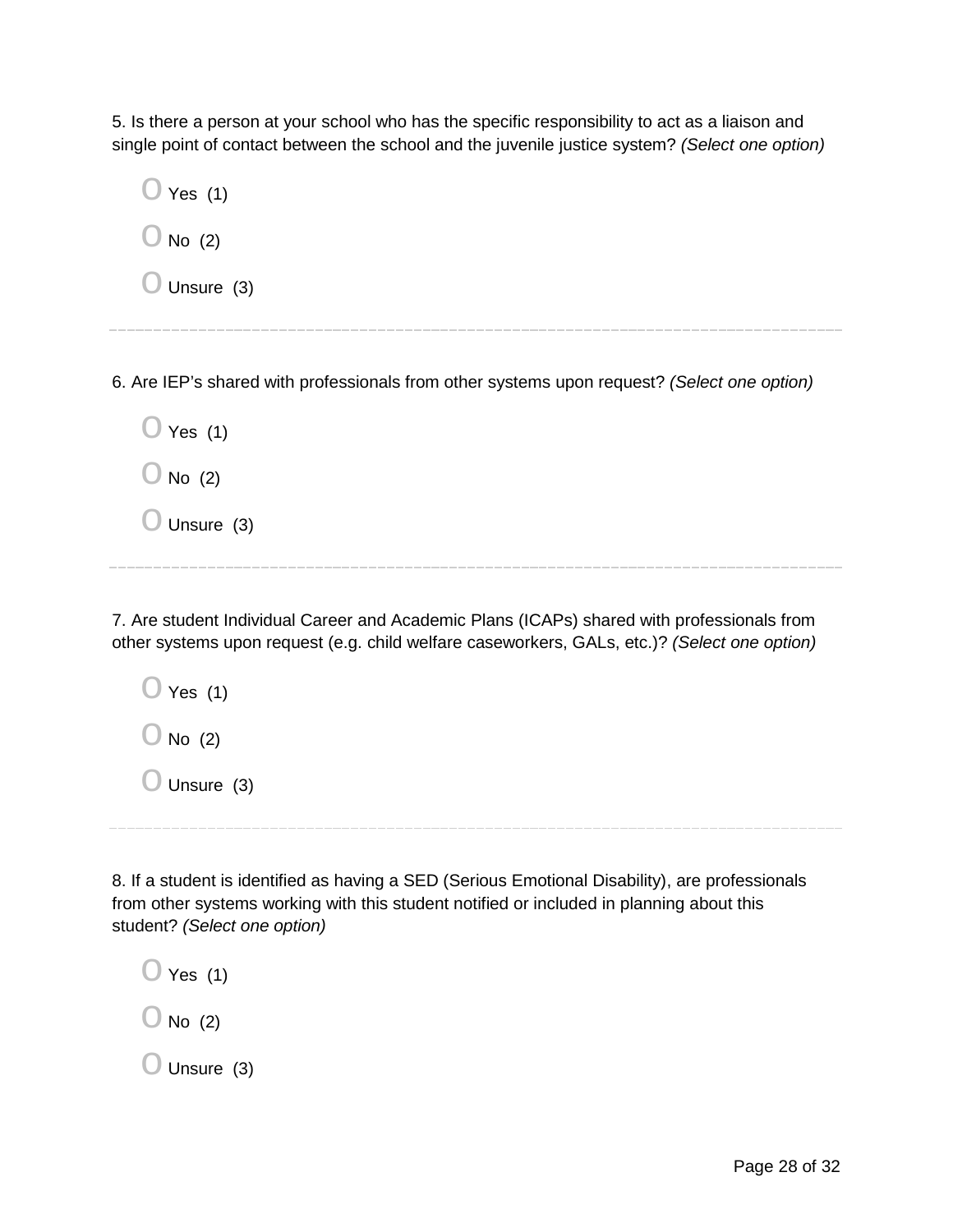9. Does someone at your school have the specific responsibility to support FERPA compliance with school employees in their communication with other system professionals? *(Select one option)*

| $\cup$ Yes (1)   |  |
|------------------|--|
| $\bigcup$ No (2) |  |

 $\bigcirc$  Unsure (3)

10. Do you routinely address emotional goals stemming from trauma in addition to academic learning goals? *(Select one option)*

| $\bigcirc$ Yes (1) |  |
|--------------------|--|
|                    |  |

 $\bigcirc$  To some extent (2)

 $\bigcirc$  No (3)

 $\bigcirc$  Unsure (4)

**G. Reengaging Dropouts**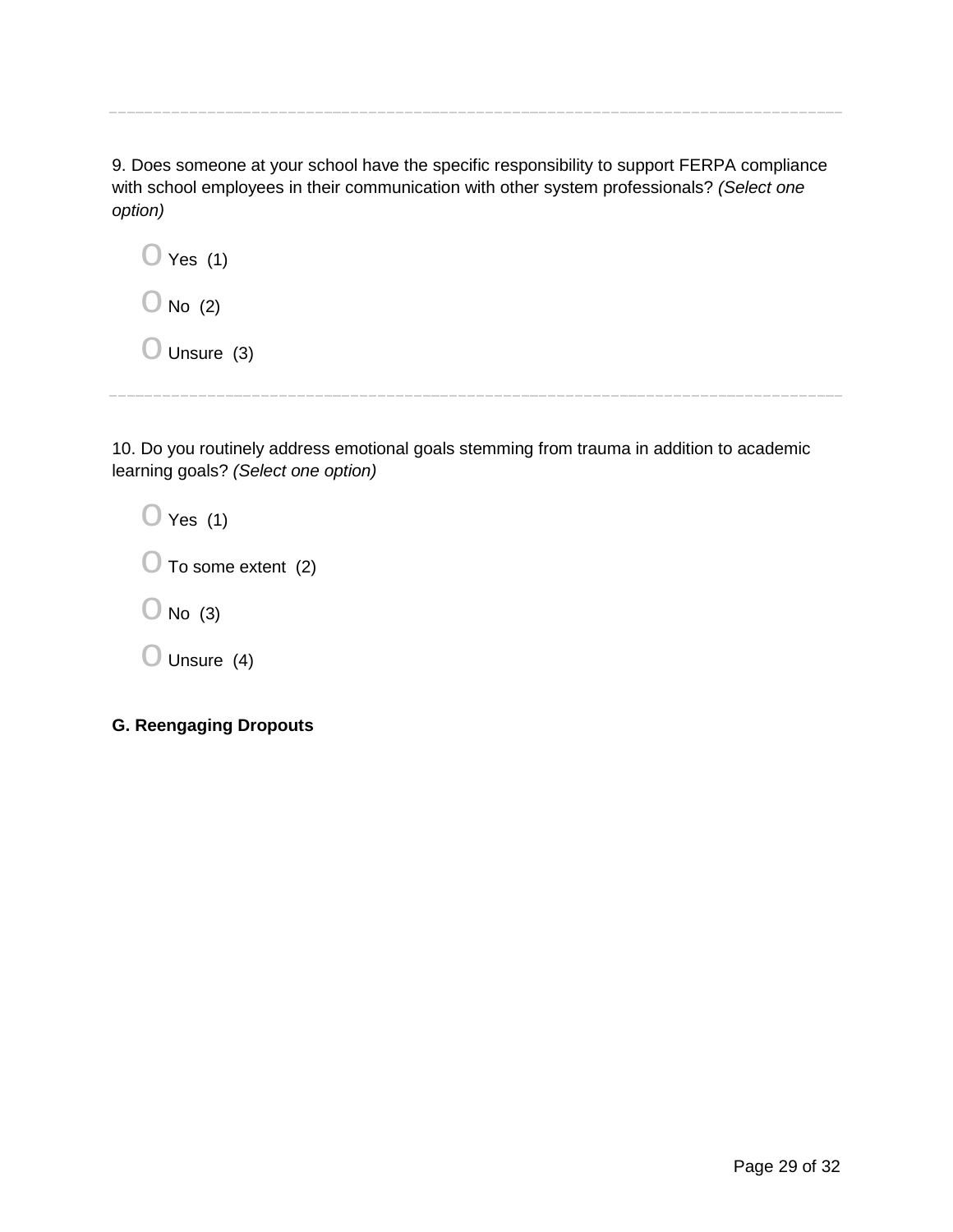1. What is the most likely response to a dropout who wants to return but lacks at least one full year of credit to graduate? *(Select one option)*

 $\bigcirc$  Enroll immediately. (1)

 $\bigcirc$  Enroll at beginning of the next semester. (2)

 $\bigcirc$  Asses the challenges the student is likely to face, then notify the student of our decision. (3)

 $\bigcirc$  Place student on a waiting list for an alternative setting that would be a "fit." (4)

 $\bigcirc$  Enroll immediately in online credit recovery and wait for an alternative education seat to open up. (5)

 $\bigcirc$  Other (6)

 $\bigcirc$  Unsure (7)

*Display This Question:*

*If 1. What is the most likely response to a dropout who wants to return but lacks at least one full... = Other*

\_\_\_\_\_\_\_\_\_\_\_\_\_\_\_\_\_\_\_\_\_\_\_\_\_\_\_\_\_\_\_\_\_\_\_\_\_\_\_\_\_\_\_\_\_\_\_\_\_\_\_\_\_\_\_\_\_\_\_\_\_\_\_\_

\_\_\_\_\_\_\_\_\_\_\_\_\_\_\_\_\_\_\_\_\_\_\_\_\_\_\_\_\_\_\_\_\_\_\_\_\_\_\_\_\_\_\_\_\_\_\_\_\_\_\_\_\_\_\_\_\_\_\_\_\_\_\_\_

\_\_\_\_\_\_\_\_\_\_\_\_\_\_\_\_\_\_\_\_\_\_\_\_\_\_\_\_\_\_\_\_\_\_\_\_\_\_\_\_\_\_\_\_\_\_\_\_\_\_\_\_\_\_\_\_\_\_\_\_\_\_\_\_

\_\_\_\_\_\_\_\_\_\_\_\_\_\_\_\_\_\_\_\_\_\_\_\_\_\_\_\_\_\_\_\_\_\_\_\_\_\_\_\_\_\_\_\_\_\_\_\_\_\_\_\_\_\_\_\_\_\_\_\_\_\_\_\_

\_\_\_\_\_\_\_\_\_\_\_\_\_\_\_\_\_\_\_\_\_\_\_\_\_\_\_\_\_\_\_\_\_\_\_\_\_\_\_\_\_\_\_\_\_\_\_\_\_\_\_\_\_\_\_\_\_\_\_\_\_\_\_\_

**Other**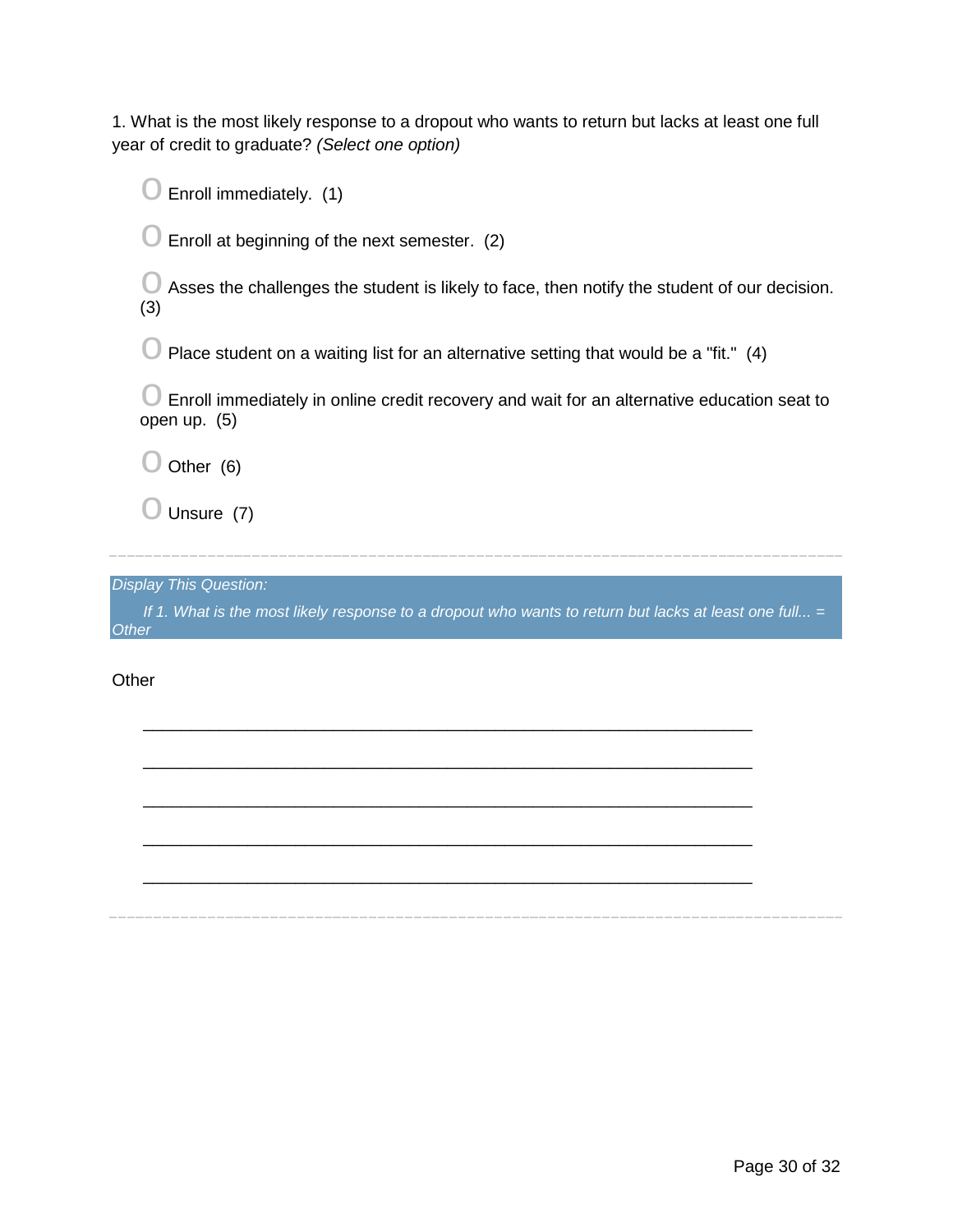2. When dropouts return to your school, is a person specifically responsible for tracking their progress and checking in with them regularly? *(Select one option)*

 $\bigcirc$  Yes (1)  $\bigcirc$  In some cases, but not routinely. (2)  $\bigcirc$  No (3)  $\bigcirc$  Unsure (4)

3. Does your school offer options for recovering credit that are immediately available for dropouts returning to school who need less than one year of credits to graduate? *(Select one option)*

 $\bigcirc$  Yes (1)  $\bigcirc$  No (2)  $\bigcirc$  Other (3)  $\bigcirc$  Unsure (4)

*Display This Question:*

*If 3. Does your school offer options for recovering credit that are immediately available for dropou...* = *Other*

\_\_\_\_\_\_\_\_\_\_\_\_\_\_\_\_\_\_\_\_\_\_\_\_\_\_\_\_\_\_\_\_\_\_\_\_\_\_\_\_\_\_\_\_\_\_\_\_\_\_\_\_\_\_\_\_\_\_\_\_\_\_\_\_

\_\_\_\_\_\_\_\_\_\_\_\_\_\_\_\_\_\_\_\_\_\_\_\_\_\_\_\_\_\_\_\_\_\_\_\_\_\_\_\_\_\_\_\_\_\_\_\_\_\_\_\_\_\_\_\_\_\_\_\_\_\_\_\_

\_\_\_\_\_\_\_\_\_\_\_\_\_\_\_\_\_\_\_\_\_\_\_\_\_\_\_\_\_\_\_\_\_\_\_\_\_\_\_\_\_\_\_\_\_\_\_\_\_\_\_\_\_\_\_\_\_\_\_\_\_\_\_\_

\_\_\_\_\_\_\_\_\_\_\_\_\_\_\_\_\_\_\_\_\_\_\_\_\_\_\_\_\_\_\_\_\_\_\_\_\_\_\_\_\_\_\_\_\_\_\_\_\_\_\_\_\_\_\_\_\_\_\_\_\_\_\_\_

\_\_\_\_\_\_\_\_\_\_\_\_\_\_\_\_\_\_\_\_\_\_\_\_\_\_\_\_\_\_\_\_\_\_\_\_\_\_\_\_\_\_\_\_\_\_\_\_\_\_\_\_\_\_\_\_\_\_\_\_\_\_\_\_

**Other**